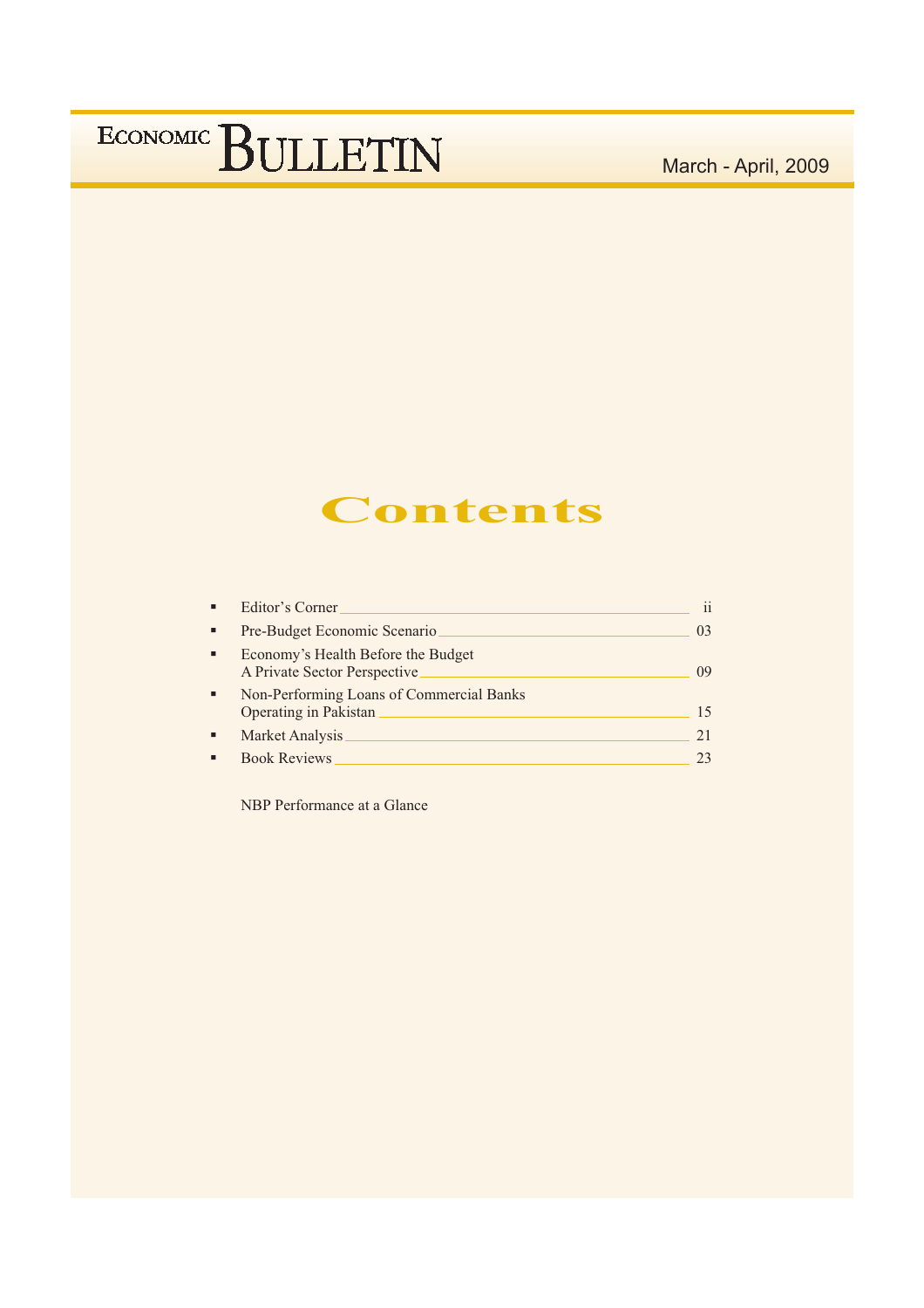March - April, 2009

### **ECONOMIC SULLETIN**

### **Editor's Corner**

Dear Readers,

Pakistan's banking industry has largely remained unscatched from the direct impact of the world financial crisis. This was mainly because of strong resilience built over the years to a variety of shocks due to prudent regulatory and supervisory environment, strengthening of risk management and governance standards, and no direct exposure to securitized instruments. In contrast to the liberalized financial system in the west, which cost their financial industry heavily, the risk absorption capacity of the banking system in Pakistan has developed, as the State Bank of Pakistan has in a place strong regulatory policy and stringent loan provisioning requirement.

However, there have been indirect implications of the international financial crisis. With a slowdown in economic growth in leading developed countries, its spill over effects has impacted other economies. It is manifested in the slowdown in demand for exports, reduced inflows of foreign investment, and external financing, deterioration in the current account deficit, ability to tap international capital markets severely impaired, sovereign debt issues postponed, among others. Coupled with domestic political uncertainty, power outages, loss of investor confidence, and other adverse developments in the macro economic environment started to have an effect on the country's banking industry.

While the domestic banking industry has withstood the shocks it faced in the last year and a half, the economic slowdown and pressures from the macro economic environment has put pressures on the balance sheet of corporates, which in turn has impacted the asset quality ratios of the banking system.

The deterioration in the operating environment of the banking system, built due to both domestic and external factors affected the asset quality of the banking system which showed considerable worsening last year, as banks' total non-performing loans increased sharply by 52.2 percent (i.e. Rs107.6 billion) over the December 2007 level to reach Rs313.7 billion by end December 2008. The NPLs to loan ratio has risen from 7.44 percent at end December 2007 to reach 9.13 percent by December 2008.

Banks' group wise data shows that both public and private banks are facing the rising burden of bad loans. With an increase in the NPLs of the banking system, more banks are now facing rising NPLs. It is the relatively larger banks that were facing greater increase in NPLs in 2008. The NPLs to loan ratio has increased across all banking groups, with a significant rise for local private banks and foreign banks. The infection ratio for public sector banks at 2.88 percent is higher than industry average. The industry average ratio has risen from 1.9 percent by the end of 2007 to 2.5 percent by end December 2008.

During the year 2008, sector-wise NPLs to loan ratio increased for the corporate sector (where textiles, sugar, and auto sector face rising NPLs - advance ratio) for SMEs, consumer financing and commodity financing. For SMEs the ratio had risen to a high of 15.79 over a year earlier figure of 9.25 percent, for textiles to 14.6 percent from 10.74 percent, for consumer sector to 6.93 percent from 4.37 percent, where all sub-sectors, credit cards, auto loans, consumer durables and mortgage loans showed increases. For the agriculture sector while the ratio is still high at 15.77 percent, it has declined from 18.68 percent a year earlier.

Ayesha Mahn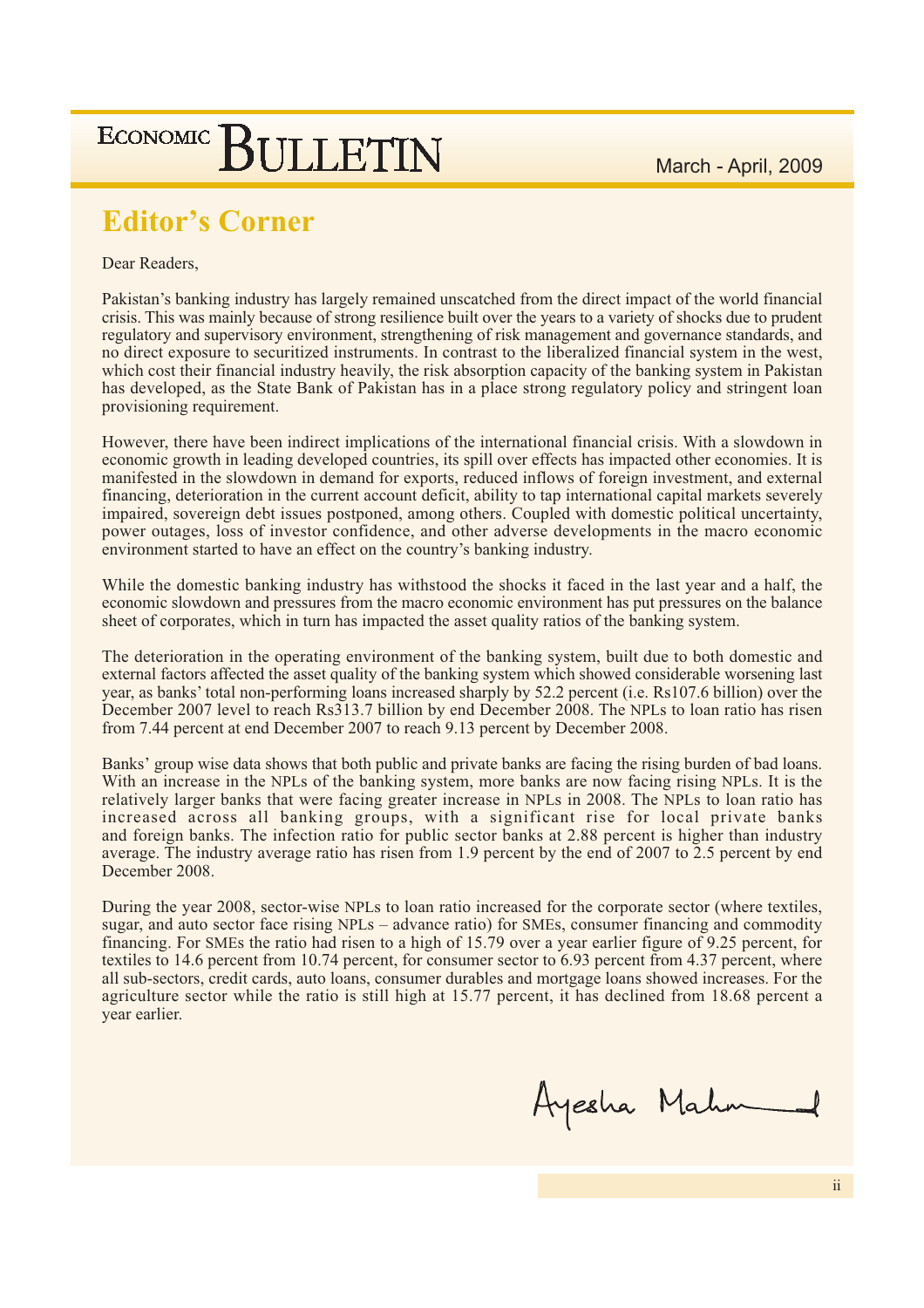### **Pre-Budget Economic Scenario**

Economic

conditions

in 2008

The forthcoming Federal Budget 2009-10 is being presented at a time when the government is confronted with economic, political and formidable security challenges. This is indeed a test for the new democratic government and its capacity for handling such gigantic issues together. On the economic front, there is a need to correct serious imbalances in fiscal and external accounts, improve the investment climate, develop programmes of social protection focusing on skill development for the young, provide employment opportunities, pursue a pro-poor growth strategy, so to check the maldistribution of income and deprivation with its concomitant social consequences, develop the power sector so to reduce power outages which adversely impacts industrial production, and other sectors, include the poor in the process of investment and economic growth so to make a substantial dent into the poverty problem. Any revival of growth to a sustained level, would require narrowing the saving  $-$  investment gap and reducing the high dependence on external resources and develop a contingency plan against external risks.

To bring any meaningful improvement in the economy and take forward the process of recovery which is necessary to stimulate economic growth, the government will have to address the problem posed by the continuing deterioration in the state of security and most of all priority to be given to the welfare of the people, for if they are happy and have confidence in the state institutions they would not resort to street politics, which negatively impacts the investment climate.

Pakistan has in place an IMF supported programme to address the macroeconomic imbalances. It was in October 2008, that the IMF proggovernment embarked on a stabilisation programme, supported by a Standby Arrangement (SBA) to correct the deteriorating macroeconomic situation.

> In FY08, both fiscal and current account balances widened significantly, foreign exchange reserves showed a declining trend, inflationary pressures picked up, stock market

showed a drastic fall as foreign capital fled, inflow of foreign direct investment slowed, private investment declined, government borrowings from the central bank rose significantly, and Pak Rupee came under pressure.

#### **Trend in Selected Indicators**

| Year | <b>GDP</b><br>Growth Deficit | Fiscal   | Current<br>Account | Trade<br><b>Balance</b> | Total<br>Foreign<br>Exchange |      | Debt<br>Indicators<br>$%$ of GDP |
|------|------------------------------|----------|--------------------|-------------------------|------------------------------|------|----------------------------------|
|      |                              |          | $%$ of GDP         | $%$ of GDP              | Reserves<br>$(S \nBn)$       |      | <b>Total External</b>            |
| 2004 | 7.4                          | $(-)2.9$ | 1.3                | $(-)1.2$                | 12.4                         | 71.2 | 34.1                             |
| 2005 | 7.7                          | $(-)3.3$ | $(-)1.6$           | $(-)4.0$                | 12.6                         | 65.8 | 31.1                             |
| 2006 | 6.2                          | $(-)4.3$ | $(-)4.0$           | $(-)6.6$                | 13.1                         | 60.0 | 28.2                             |
| 2007 | 6.0                          | $(-)4.3$ | $(-)4.8$           | $(-)6.8$                | 15.6                         | 57.9 | 27.1                             |
| 2008 | 6.0                          | $(-)7.4$ | $(-)8.4$           | $(-)9.1$                | 11.4                         | 58.8 | 26.5                             |

Source: ADB Outlook 2009

The prevailing economic condition of Pakistan in FY08 can be gauged from the following excerpts from the Asian Development Outlook  $2009: -$ 

- During FY08, the economic situation deteriorated significantly after 5 years of respectable growth that averaged around 7 percent.
- Growth dropped to 5.8 percent in FY08. Significant factors constraining growth have been the sharp decline in the growth of private investment resulting from political uncertainty, the worsening security situation, and the impact of high international oil prices and frequent power shortages.
- Aggravated by unprecedented oil and food price shocks in FY08, though, the economy started having problems attracting inflows, and its economic fundamentals worsened.
- The contribution of investment to growth fell to only 0.7 percentage points in FY08 compared to 2.7 percentage points in the preceding fiscal year.
- On the supply side, growth in agriculture and industry was less than half the respective targets for  $FY08$ .
- Industrial growth remained subdued.

Challenge for the government

ramme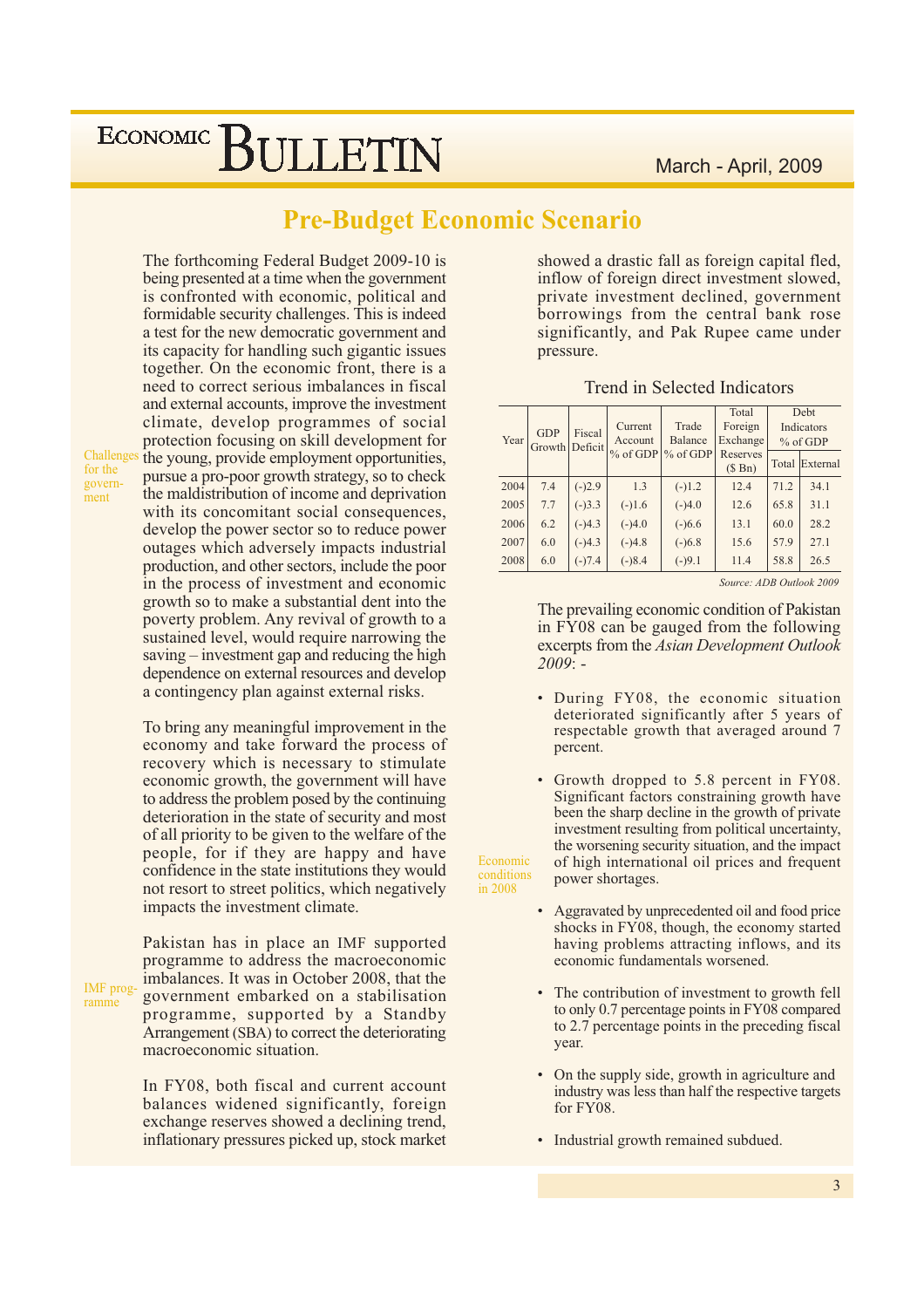#### March - April, 2009

# ECONOMIC BULLETIN

**Box** 

#### **Pakistan: 2009 Article IV Consultation and First Review Under the Stand-By Arrangement Staff Report, April 2009, IMF Country Report No.09/123**

In October 2008, the Government embarked on a stabilization program for 2008/09-2009/10 aimed at restoring financial stability while protecting the poor. This program, supported by the SBA approved on November 24, envisages a significant tightening of fiscal and monetary policies to bring down inflation and strengthen the external position, as well as several structural measures in the fiscal and financial sectors. Strengthening the social safety net is a key priority under the program.

The first review of Pakistan's economic performance under the Stand-by Arrangement was completed on March 16, 2009. We give below excerpts from the mentioned report.

- Initial developments since the approval of the program have been generally positive. The exchange rate has been broadly stable, enabling the SBP to buy foreign exchange on a net basis. As a result, gross reserves have strengthened from \$3.5 billion at end-October to \$6.7 billion as of February 20.
- Domestic activity has weakened while inflation has been falling more rapidly than expected, and the external current account deficit has been narrowing. A combination of domestic factors (energy shortages, high interest rates) and external factors (weakening global demand for textiles) resulted in a decline of nearly 6 percent in large-scale manufacturing output during the first half of 2008-09 and a sharp drop in exports in recent months. On the positive side, agricultural output will benefit from a bumper wheat crop in 2008-09, and significant increases in the rice and cotton crops should more than compensate for the decline in sugarcane production. With falling food and energy prices and lower economic activity, headline inflation has dropped faster than expected.
- In mid-December, the authorities removed the stock market price floor which has been in place for  $3\frac{1}{2}$ months. The feared massive capital outflows did not materialize. After the initial sharp drop, the Karachi Stock Exchange (KSE) 100 Index bottomed out in late January, following a cumulative decline of nearly 70 percent from its April 2008 peak. The stock market has since rebounded by about 20 percent but, like most other capital markets, is volatile.
- All structural benchmarks for the first program review have been met.
- The global economic and financial environment has deteriorated significantly since the SBA approval.
- The outlook for the remainder of 2008-09 remains difficult, in particular for the manufacturing sector. As a result, the growth projection for 2008-09 was revised downwards to 2.5 percent, from 3.4 percent in the original program. With a continued strong performance in agriculture and electricity sector reforms, which are expected to improve supply conditions in the largescale manufacturing, growth is projected to pick up to 4 percent in 2009-10. Under conservative assumptions for the remainder of 2008-09 (food and energy prices remaining flat, and core inflation of one percent per month), year-on-year headline inflation would decline to 10 percent by June 2009 (compared with 20 percent in the program), and to  $6.5$  percent by June  $2010$ .
- The external current account deficit is projected to narrow in 2008-09 and 2009-10, but there are downside risks. The projected external current account in 2008-09 is slightly better than originally envisaged, with lower imports expected to outweigh a weaker export performance. A further improvement is expected in 2009-10, mainly on account of the full-year effect of lower oil prices. However, the projected improvement in the current account may not materialize if exports drop sharply or private transfers decline.
- The financial account surplus is now expected to be slightly lower than originally projected, due mainly to the worsening environment for foreign direct investment (FDI) and privatization-related inflows. Disbursements of official budget support from China, a commodity support loan from Saudi Arabia, and higher disbursements under short term oil import facility from the Islamic Development Bank would offset delays in disbursements from the World Bank and the ADB. In addition, net private capital flows would be better than envisaged as the expected sharp outflow of foreign capital from the stock market did not materialize. Consequently, the overall external balance for 2008-09 is now projected to be better than programmed by about \$500 million.
- In the near term, fiscal policy will be challenged by the shortfalls of revenue and external financing. The slowdown in economic activity is affecting the revenue base and is likely to result in a shortfall in the Federal Board of Revenue (FBR) collections relative to the original 2008-09 program target. To help increase the revenue-to-GDP ratio by 0.6 percentage points in 2009-10, the authorities are also planning to broaden the tax base across all sectors of the economy, including by reducing the scope of tax exemptions and zero-rating.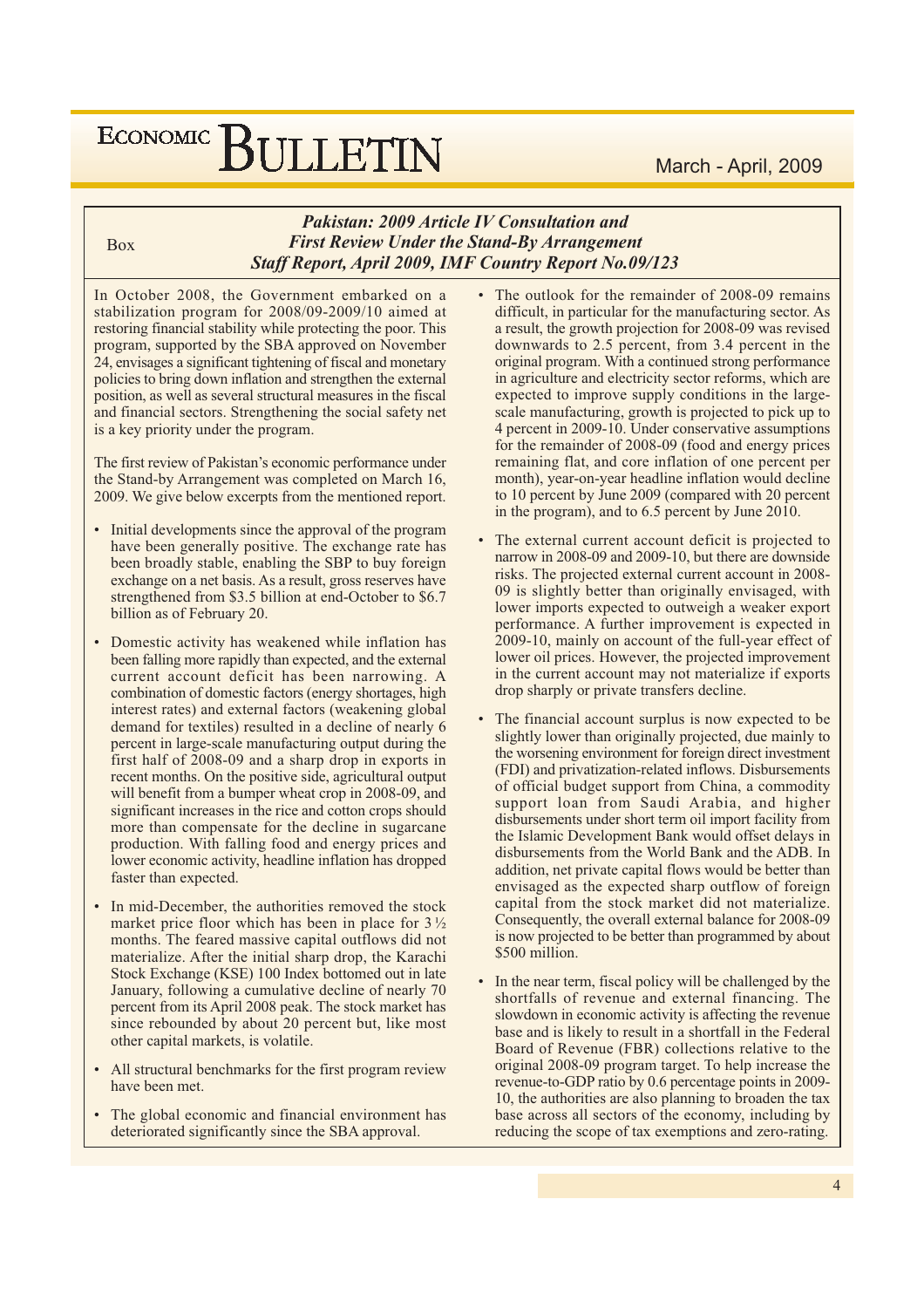#### **Box**

- The fiscal deficit target for 2009-10 has been set at 3.4 percent of GDP, consistent with the fiscal effort of 0.9 percentage point of GDP envisaged in the original program.
- Cash transfers to the poor are projected to increase from 0.4 percent of GDP in 2008-09 to 0.6 percent in 2009-10.
- Real GDP growth is projected to recover to 4 percent next year, and to 7 percent a year by 2013-14. Headline inflation is expected to decline rapidly to 6 by 2009-10. The current account deficit is envisaged to narrow to more sustainable levels as fiscal consolidation continues and the real effective exchange rate adjusts gradually to its equilibrium level. This, together with improved market access, a recovery in foreign direct investment, and increased financing from official sources would enable the SBP to maintain the reserve cover of about three months of imports over the medium term.
- Growth will be sustained by structural reforms and increased public investment, especially in the energy sector, and improved access to water for agriculture.
- A significant increase in revenue as a share of GDP remains the cornerstone of the medium-term framework. In this regard, the introduction of a broad-based VAT, which constitutes the most important tax policy reform, is scheduled for 2010-11. An increase in the revenueto-GDP ratio to above 14 percent of GDP by 2013-14, together with a sharp reduction in subsidies and illtargeted development spending, would be needed to create fiscal space for high quality public investment and an adequate increase in outlays on poverty reduction.
- Pakistan's stabilization program is on track. Fiscal consolidation and improved coherence between fiscal and monetary policies are bringing under control the factors that led to large imbalances in recent years.
- Structural reforms have progressed broadly as envisaged. A contingency plan for handling problem banks has been prepared and is being strengthened; an action plan to reform tax policy and administration has been adopted and will be implemented with technical assistance from the IMF and the World Bank; and tariff differential electricity subsidies will be fully eliminated by the end of June 2009.
- Looking ahead, with the weaker global outlook and slower domestic activity, the risks to Pakistan's economic and financial prospects have risen notably. While Pakistan is benefiting from the decline in petroleum prices and the external current account deficit is

narrowing, the decline in the demand for exports and uncertainty about workers' remittances are important risks to the external outlook. Weakening bank credit to the private sector and dimmer prospects for external private finance are also constraining growth. Political risk is also higher.

- Fiscal policy has come along well, but remains under pressure. The fiscal targets for December 2008-09 were met with great effort under difficult circumstances. Staff commends the authorities for adhering to the program's fiscal target for 2008-09 and the fiscal adjustment for 2009-10. The fiscal program for these two years, however, contains ambitious revenue targets in the context of slowing economic activity. The widening revenue shortfall in the third quarter of 2008-09 suggests that meeting the revised revenue target for 2008-09 will be challenging.
- There is a pressing need to strengthen the social safety net. Social protection is a key element of the authorities' programme.
- Over the medium term, higher budget revenues are critical for creating fiscal space for development and social spending. Government revenue are low by international standards, which constrains capital accumulation, spending on maintenance, and social outlays. Against this background, a vigorous implementation of the government's ambitious tax reform agenda is essential. Specifically, the replacement of the General Sales Tax with a broad-based VAT in  $2010-11$  is a key reform.
- The SBP's monetary policy stance is appropriate, and needs to remain flexible to address risks. Looking ahead, there should be scope for lowering interest rates, provided that inflation continues to decline, international reserves are further strengthened, and the government avoids recoruse to SBP financing.
- The envisaged strengthening of the SBP's policy framework is welcome.
- Pakistan's financial system has weathered the crisis thus far, but needs to be monitored carefully. With the slowing in economic activity and rising NPLs, the risks to the system are rising. In this connection, the recent formulation of plans for dealing with problem banks is welcome.
- Pakistan needs additional external assistance to reduce risks and provide some scope for countercyclical policies by allowing greater development and social spending.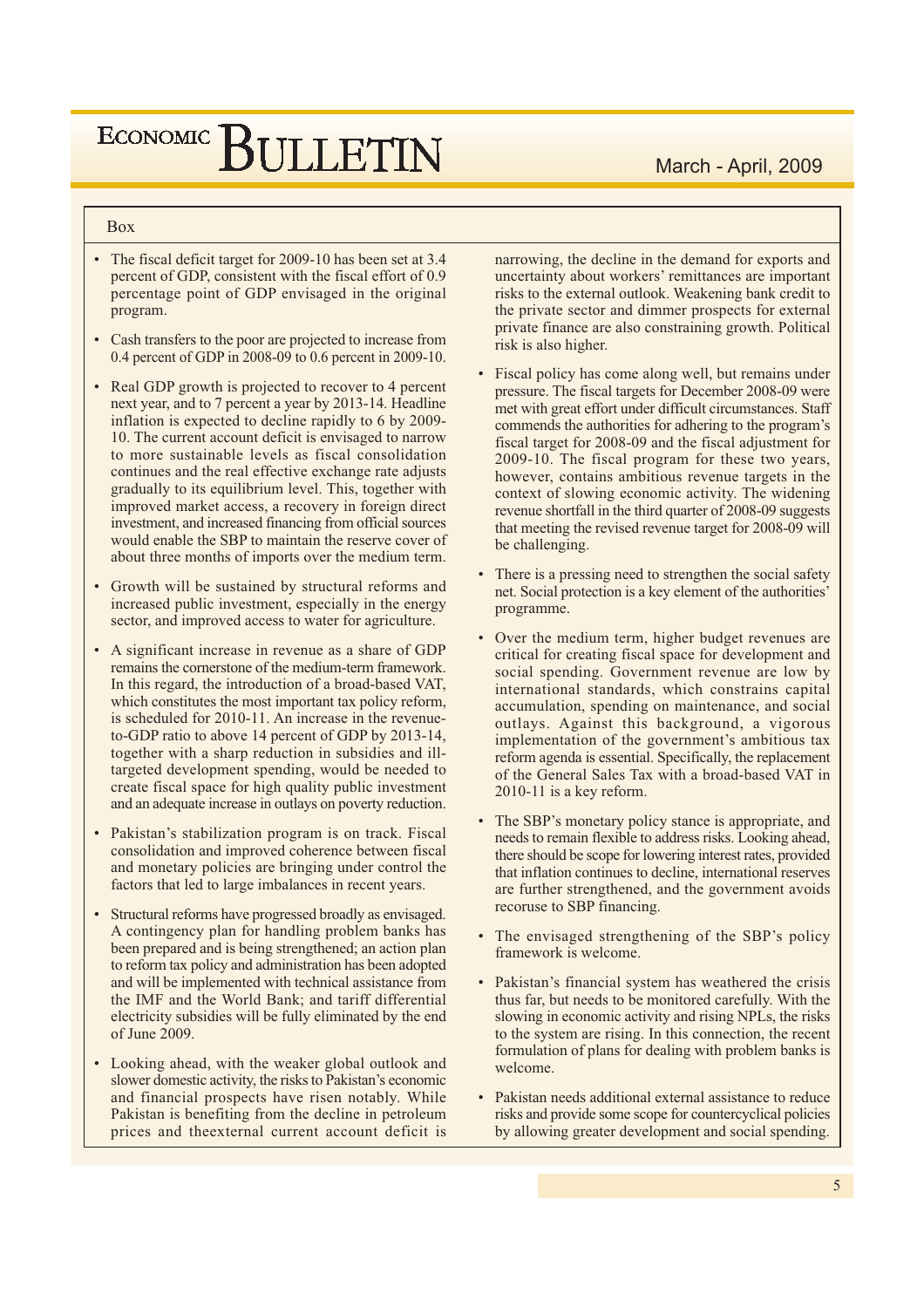## ECONOMIC BIJLETIN

- The oil price shock and the high wheat import price led to a massive buildup of unbudgeted subsidies and resulted in a high fiscal deficit of 7.4 percent of GDP in FY08 – the highest in 9 vears.
- In the absence of foreign inflows, the deficit had to be financed mainly through domestic borrowings from the central bank.
- Development expenditure planned in the budget had to be cut to accommodate the untargeted subsidies.
- The tax-to-GDP ratio remained at a low 10 percent.
- The steep depreciation of the Pak Rupee stoked inflation pressures. The consumer price index on a year-on-year basis climbed to 21.5 percent in June 2008 and to  $25.3$  percent in August the highest in 30 years.
- The current account deficit widened to \$14.0 billion (8.4 percent of GDP) in FY08, from \$6.9 billion (4.8 percent) in FY07, as the trade balance recorded its highest-ever deficit of \$15.3 billion. Imports expanded almost twice as fast as exports. The oil import bill jumped by 43 percent and food imports by 46 percent in FY08 relative to FY07.
- Portfolio investment declined to just \$41 million from \$3.3 billion the prior year. Foreign direct investment in FY08 showed no change, at \$5.1 billion. The Government's privatization program stalled. Multilateral disbursements, however, recorded a 14 percent increase in FY08.
- Foreign exchange reserves dropped by almost one third, to end FY08 at \$11.0 billion.
- The financing burden of the fiscal and current accounts led to large accumulation of debt, both domestic and foreign. The debt-to-GDP ratio increased for the first time in 3 years to 58.8 percent.

The pressures on the different sectors of the economy was a result of the sharp rise in international prices of oil and other commodities in 2007-08, combined with internal political uncertainty and security concerns. It was to avoid a balance of payments crisis and default on foreign debt payments that the government developed a stabilization programme supported by the IMF.

March - April, 2009

Under this medium term stabilization programme, the objective is to restore Objective macroeconomic stability and confidence through a tightening of macroeconomic policies and to provide support to the marginalized segment of society who have been hit by the crisis.

> The areas that are targeted in the programme to meet the basic aim are: -

External balance.

of IMF

ramme

prog-

**LSM** 

shows sluggish-

ness

- Tightening of fiscal deficit, through phasing out of energy subsidies, prioritizing development spending and better administrative measures.
- Monetary tightening.
- Financial institution reform.
- Foreign exchange intervention by the State Bank, directed towards achieving the programmes reserve targets.
- Spending on social safety programme to be raised.

Since the implementation of the stabilization programme there has been a modest improvement in the macroeconomic situation, though substantial challenges persist. Growth in CPI inflation has softened, foreign exchange reserves have increased, which would allow for easing of monetary policy, and an improvement by the external sector and a narrowing of the fiscal deficit.

Due to the sharper than anticipated economic slowdown, GDP is projected to grow by between 2.5–3.5 percent in FY09, against the Annual Plan target of 5.5 percent and last year's growth of 5.8 percent. The domestic industry, especially the large scale manufacturing sector saw a decline in growth due to a host of factors; acute power and gas shortages, rise in input cost, deterioration in the law and order situation, weakening external demand adversely hit the export led industries, while high interest rates on consumer financing and reluctance shown by commercial banks in providing consumer financing had direct consequences for the automobile and electronic industries. Metal industry suffered due to high international commodity prices and sluggishness in domestic construction activity.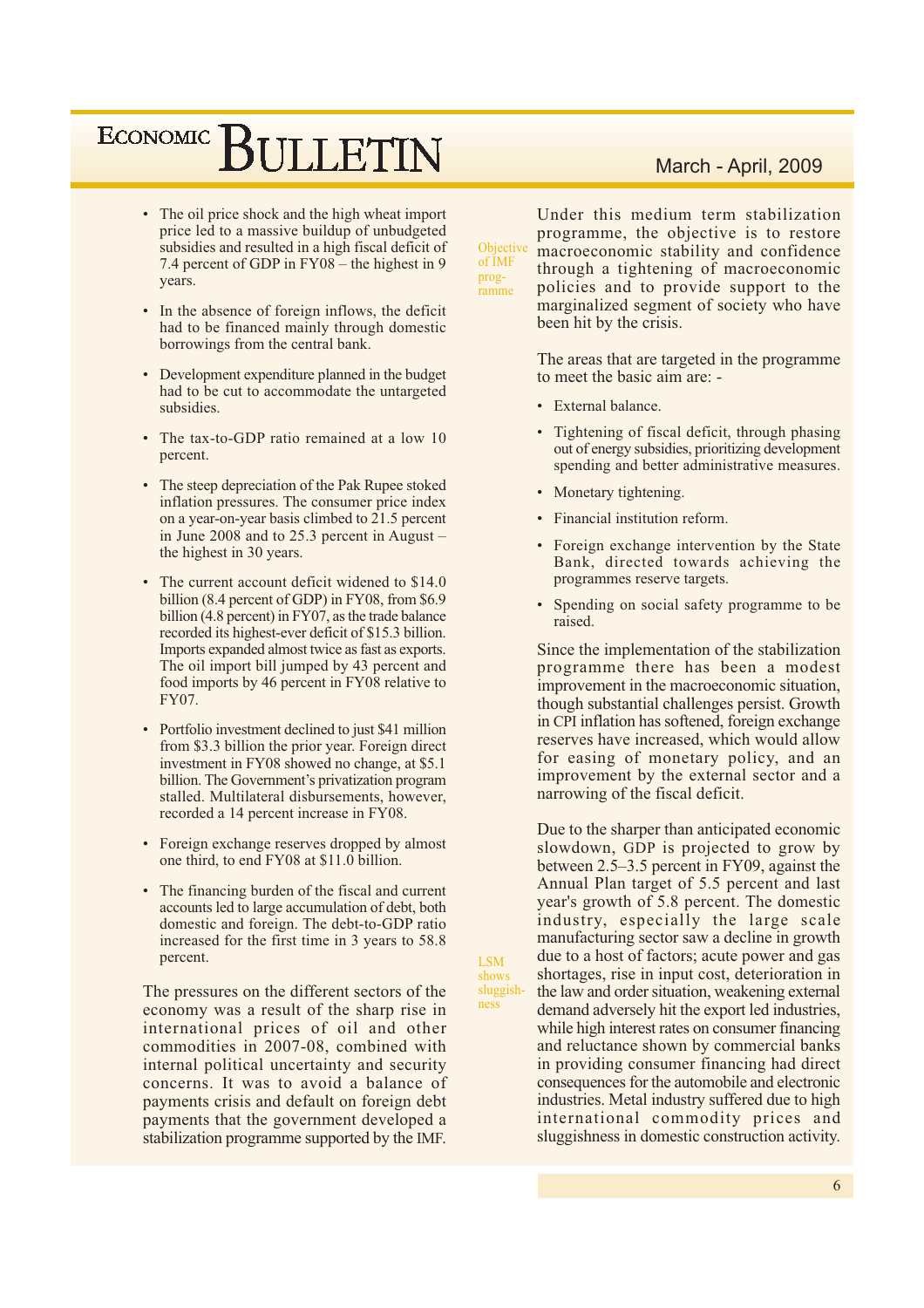Inflationary pressures have started to ease after touching historic highs of 25.3 percent in August 2008, which had led the State Bank to tighten credit. By end April '09, year-onyear general CPI had fallen to 17.2 percent, with food inflation at 17.0 percent against 34.1 percent in August '08, and non-food at 17.3 percent against 18.7 percent, due to falling food and energy prices and lower economic activity.

The exchange rate has been broadly stable after having fallen steeply in the first four

months of FY09. It owes its recovery to an improvement in Pakistan's external accounts.

Foreign exchange reserves rise

 $CPI$ inflation

comes

down

Foreign exchange reserves which had fallen early FY09, increased considerably in the later months. Net reserves with SBP have risen from \$3.5 billion at end December '08 to \$7.1 billion by end April '09, while total liquid reserves have risen in the corresponding period from \$6.7 billion to \$10.5 billion. The trade deficit showed a contraction of 16

**Trade** halance improves percent during July-April FY09, as the gap shrank to \$14.1 billion against \$16.8 billion in the comparable period of FY08. Imports at \$28.9 billion were 9.8 percent smaller over \$32.1 billion in the comparable period of FY08, while exports fell by 3.0 percent to \$14.76 billion against the earnings of \$15.2 billion in the corresponding period.

#### Unit Value – Major Import Items

|                            |            | (S/MT)     |
|----------------------------|------------|------------|
| <b>Items</b>               | July-April | July-April |
|                            | 2008-09    | 2007-08    |
| Wheat                      | 358.8      | 471.6      |
| Palm Oil                   | 800.0      | 856.5      |
| Pulses                     | 600.0      | 576.3      |
| Petroleum Crude & Products | 550.6      | 570.7      |
| Raw Cotton                 | 1621.5     | 1430.2     |
| Fertilizer                 | 494.5      | 425.7      |
| Plastic Materials          | 1790.3     | 1605.0     |
| Iron & Steel Scrap         | 307.8      | 281.0      |
| Iron & Steel               | 716.3      | 586.0      |
| Paper & Paper Board        | 855.6      | 792.0      |

Source: Federal Bureau of Statistics

 $RoP$ 

Unit value of items like wheat, palm oil, petroleum crude and products has fallen, while it has increased for plastic material, iron & steel, paper & paper board etc.

#### March - April, 2009

The decline in import growth due to a decrease in international commodity and oil prices and a slowdown in economic activity has outweighed the 3 percent fall in export earnings, leading to an improvement in the trade balance. However, the slow growth in exports mainly because of shrinking demand in Pakistan's major markets and a fall in textiles exports is worrisome. Unit prices of major export items has fallen as seen in the Table below: -

#### Unit Value – Major Export Items

| <b>Items</b>              | Unit     | July-April<br>2008-09 | July-April<br>2007-08 |
|---------------------------|----------|-----------------------|-----------------------|
| Rice                      | S/MT     | 810.5                 | 546.2                 |
| Raw Cotton                | S/MT     | 1077.4                | 1231.5                |
| Cotton Yarn               | S/MT     | 2120.1                | 2324.7                |
| Cotton Cloth              | \$/SQM   | 1.00                  | 1.00                  |
| Knitwear                  | \$/Dozen | 16.75                 | 18.52                 |
| <b>Bedwear</b>            | S/MT     | 5282.8                | 5736.2                |
| <b>Towels</b>             | S/MT     | 3674.1                | 4074.0                |
| <b>Readymade Garments</b> | \$/Dozen | 41.57                 | 37.1                  |
| Cement                    | S/MT     | 58.23                 | 53.82                 |
| Leather Tanned            | \$/SQM   | 15.70                 | 17.14                 |
| <b>Leather Garments</b>   | \$/Dozen | 479.0                 | 467.0                 |
| Plastic Material          | S/MT     | 1196.7                | 1338.0                |

Source: Federal Bureau of Statistics

During the year, the balance of payments is expected to show an improvement, primarily due to a fall in import prices and an increase in remittances. The current account deficit is expected to be lower at 6.0 percent of GDP, compared to 8.4 percent of GDP last fiscal vear.

In the next fiscal year, if import prices especially oil remain at current levels and the inflow of home remittances and FDI persist. then there could be a further moderation in the current account deficit. However, if the demand for exports decline, as the global crisis persist, and FDI suffers because of security concerns and home remittances drop if recessionary conditions in labour importing countries persist, the balance of payment could be adversely impacted.

Fiscal consolidation remains the conerstone of the medium term framework. The IMF programme envisages a significant tightening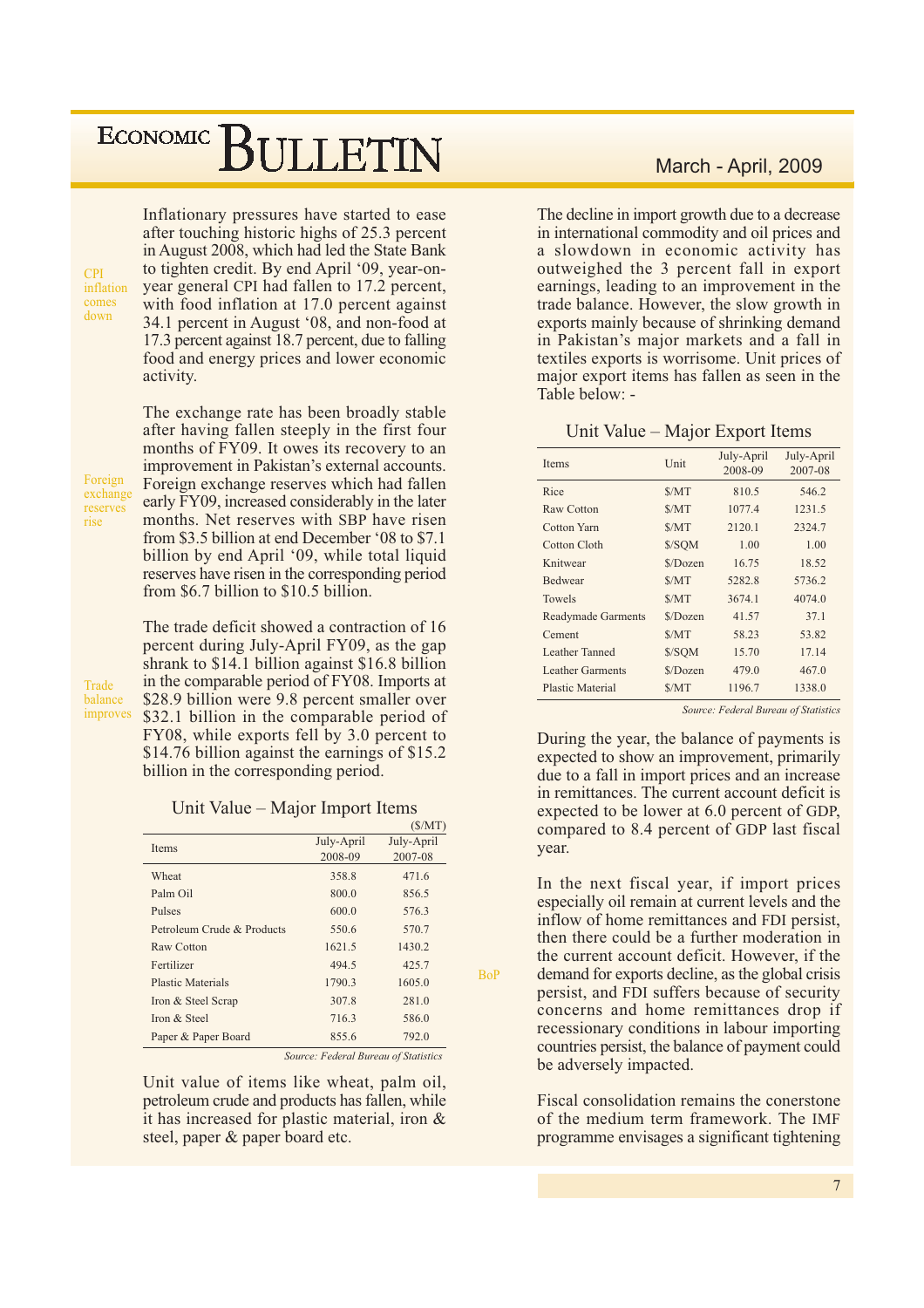of fiscal policy, as in the past years, one witnessed growing fiscal deficits, owing in large part to increasing energy subsidies and financed by the central bank it fuelled inflation. A fiscal deficit target of 4.2 percent has been set for the current fiscal year, against 7.4 percent in FY08, as the government has undertaken rationalisation of subsidies and a curtailment of development expenditure.

In the first half of the current fiscal year, the fiscal deficit dropped to 1.9 percent of projected GDP, compared to 3.4 percent in the first half of FY08. "There will be a reduction in fiscal deficit from 7.4 percent of GDP in 2007-08 to about 5 percent in 2008-09. Some slippage in the IMF suggested target is likely due particularly to the loss of momentum in tax revenues in the second half of the year. It is a good thing that the government has recently moved to retire circular debt of Rs80 billion related to the oil payments and energy. But it has involved additional borrowing equal to about 0.6 percent of GDP. Meanwhile, other public enterprise losses have continued to mount. In other words, the underlying fiscal deficit is significantly higher than the deficit on a cash flow basis", states the *Institute of* Public Policy second annual report entitled State of the Economy: Emerging from the Crises.

With few more weeks to go before the Federal Budget 2009-10 is announced, there are a number of considerations before the policy makers. Given the resource constaint they have to prioritize areas for development in all sectors of the economy, tackle issues like energy shortages, and water shortages which constrains growth of various sectors of the economy and has far reaching implications for exports, employment and poverty. Water shortages for example, have cost the country as much as Rs70 billion in 2007-08 and overall costs of load shedding to the industrial sector is about Rs157 billion, with a loss of industrial employment of 300,000 workers. Further, power load shedding has cost the country Rs210 billion, and over \$1 billion of export earnings. (Second Annual Report  $2009$ , Institute of Public Policy, Lahore).

Development of the power sector with better management of electricity distribution is the

#### March - April, 2009

need of the hour and one hopes that policy makers when they prepare the Federal Budget would focus on this sector, as it has implications for all sectors of the economy.

Investing in enhancing power generation capacity in the country and upgrading existing power generation facilities, alongwith an Enhanced improvement in the distribution system would generation go a long way in bringing about an end to the energy problems faced by the various economic sectors and would pave way for improved performance in the future.

power

essential

Generate

employ-

ment

Energy shortages and upward adjustments in their prices has raised the cost of production in local industry, and along with lower demand, particularly for consumer durables it contributed to the sluggish performance of the large scale industry. It is to be seen what the Budget has in store for this sector. To move forward, the small and medium sized enterprises in the informal sector would need focus of public policy. This sector employs large numbers, and if it is developed, it would not only contribute to increasing the rate of growth of GDP, but help reduce poverty and narrow income distribution in the country.

An issue that begs for government focus is providing employment to a rapidly growing workforce. The agricultural sector still remains the dominant source of employment in Pakistan. Targeting of the livestock and dairy sectors which are labour intensive can be an important strategy for employment augmentation in rural areas. The growth of the SME sector, could in part meet the challenge. The government has in practice a number of employment promotion measures, and by providing employment to large numbers, it could make a positive contribution towards reducing poverty.

A major thrust of the forthcoming Budget is expected to be on broadbasing of taxes, withdrawal of tax exemptions and improvement in tax administration, curtailment of current expenditure, raising PSDP, curtailing borrowings from the SBP, continuing with social protection initiatives and improving the law and order situation in the country.

Cost of water shortages

and power

outages

Some

in tax

slippages

revenues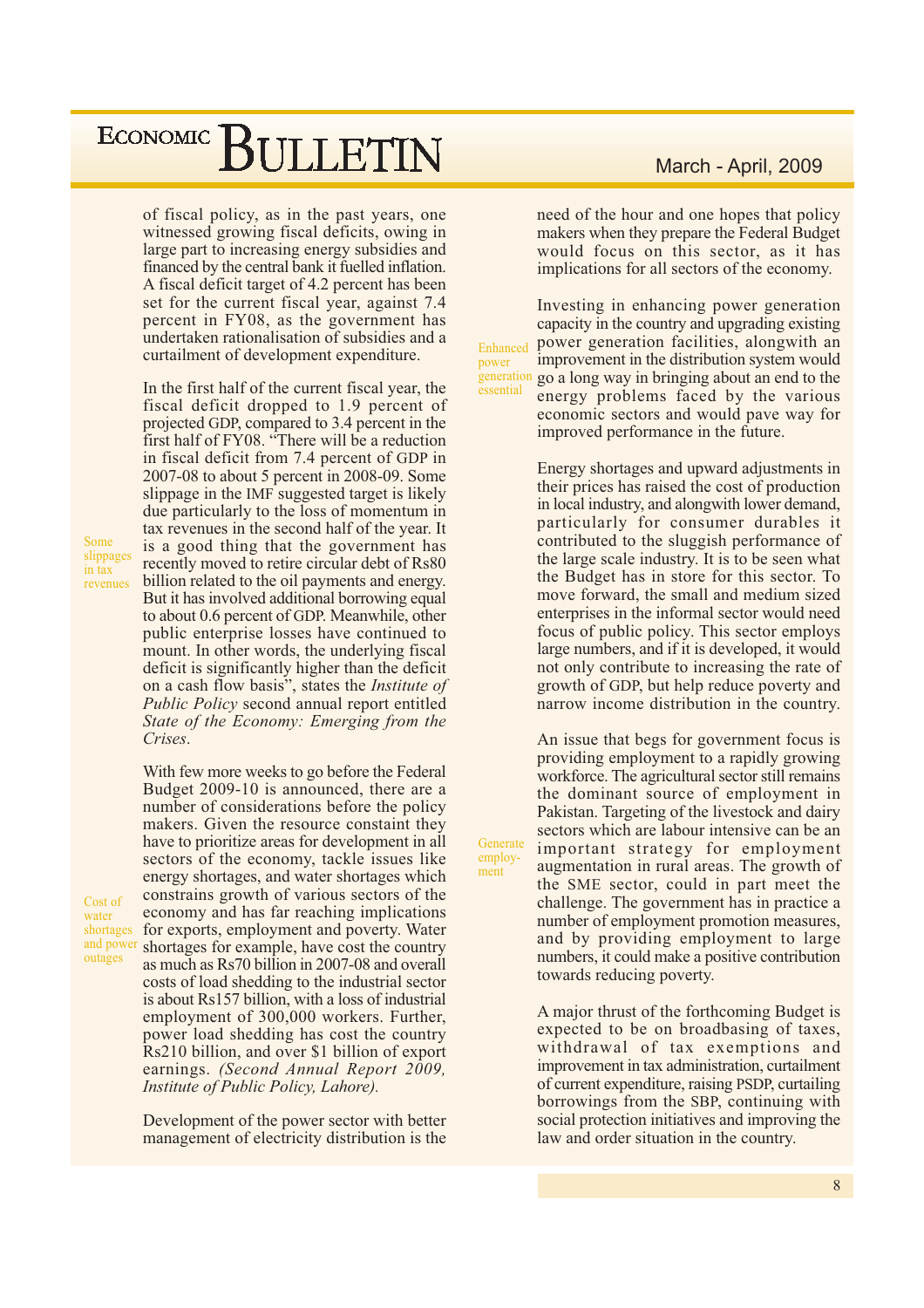March - April, 2009

## ECONOMIC BULLETIN

### **Economy's Health Before the Budget - A Private Sector Perspective**

The manufacturing sector with an 18 percent share in GDP, is a major contributor to the taxes collected in the country. The taxation system focuses on gathering a substantial part of the taxes from particular regions, while other sectors/regions of the economy have been given relaxation. The rate of sales tax 16%, 18.5% and 21% at import stage on raw materials for use in industrial sector adds to their financial cost, is another misplacement one that requires the needful correction. The output tax is  $16\% + 1\%$  Special Excise Duty on manufactured produced. The collection of major part of direct taxes again accrues from LSM, Oil exploration, refining and distribution and presumptive tax related to allied industrial activities.

The indirect taxes also depict a similar trend, where major taxes are paid by LSM, (beverages, tobacco, cement, sugar), oil and gas exploration, refining and distribution. The sales tax on imports of capital goods and machinery is the first slot of taxation on investments. The 1% SED on these imports is also non adjustable from the output tax of SED at manufacturing. The custom duties are also levied on import on plant and machinery items.

The net result of taxation measures on manufacturing sector results in contribution of about three times of its share in the GDP of the country. In simple, one can say that the proportionate sharing of taxes of other sectors against their share in the GDP is not maintained for all the segments' of the economy and the tax burden is carried by the industrial sector. The manufacturing sector looks forward for re-grouping in the upcoming budget. This regrouping in my opinion may be possible if the new venues and wide ranging exemptions and evasion are checked and brought in the tax net. This can release some pressure on the manufacturing sector. Some tax relief to the manufacturing sector will create a better climate for existing industrial units which will facilitate competing against imports and diversify surplus produce to the overseas market. The strength of expenditures charged Engr. M. A. Jabbar\*

on quality improvements for compliance with technical barriers to trade will also be available through reduced burden of taxes on the industrial sector. The requirement of the technical compliances and the compliances to improve the hygiene requirements more appropriately abbreviated as TBT and SPS are the packaged deal of WTO. We have to live in the new world trading system where our industry has to adhere to all the requirements which countries impose as TBTs and as mandatory compliances of sanitary and phytosanitary. There is now no escape from these compliances for access to the markets of developed countries and emerging markets.

The industrial sector of Pakistan needs market access domestically as it is impeded by unfair traded values of similar imports. These imports land in the country under organized group under invoiced clearances combined with misdeclarations. The cost of finish goods by manufacturers in Pakistan faces difficulty in competing with the costs of such unfair traded similar goods in the market. The situation can only be corrected by the government by giving preference to the locally manufactured produce without violation of liberalization promises we have made in the WTO. Support to the domestic market through providing market access for local industrial produce may be based on grant of preferences for purchase by public sector organizations on the justified basis of realities existing on account of differential and higher costs of gas, electricity and petroleum.

The balance between domestic prices and the international prices of industrial inputs could be traded off with the preferences for domestic produce provided by policy supports. The weak infrastructure, high cost of financing, non correction of many areas due to restrains by IMF on account of meeting the fiscal deficits targets may constitute a reason for providing the considered preferential market access for locally produce industrial merchandise. No country can challenge such differential treatment on account of given differential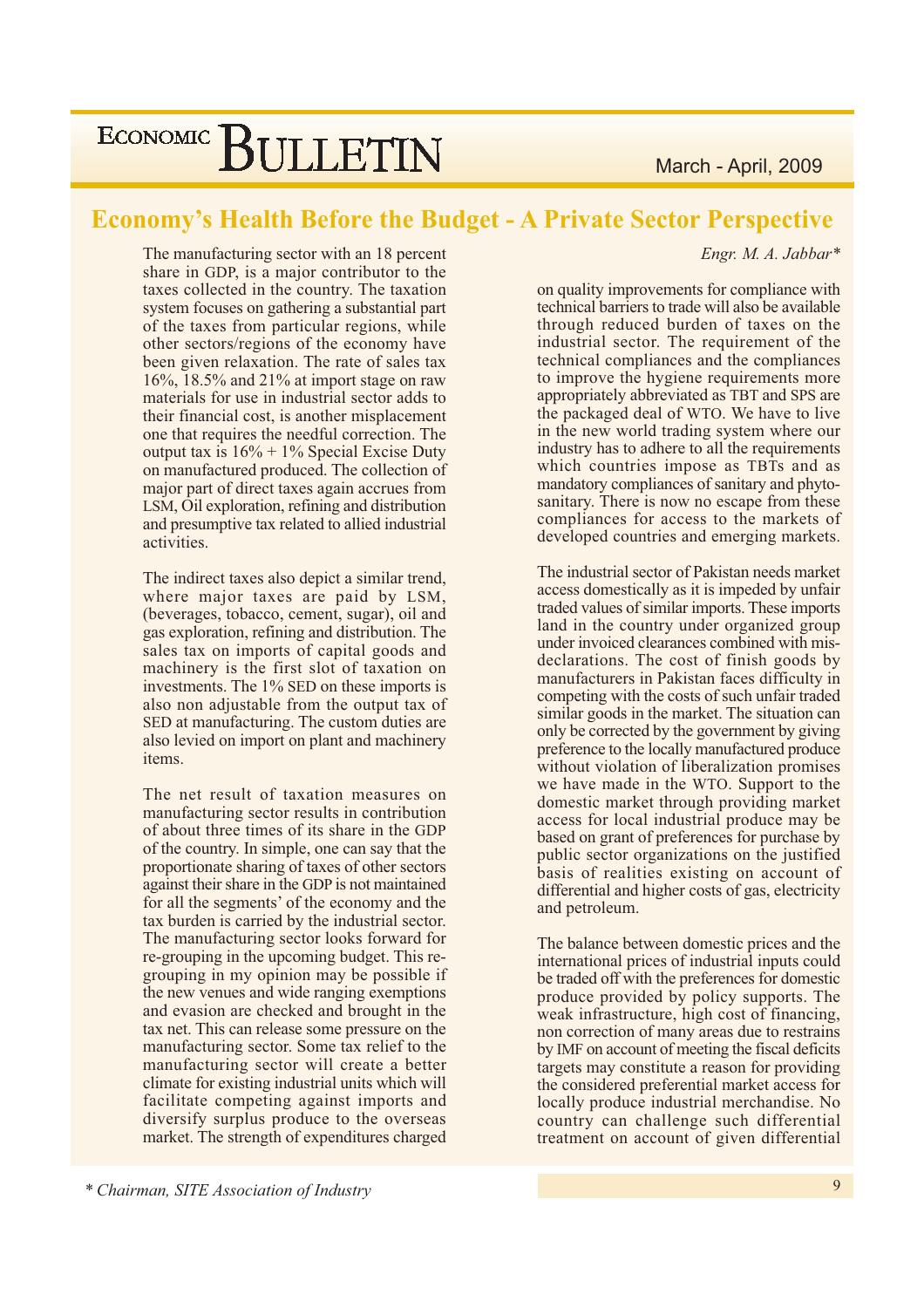adjustment on the basis of justified reasons for manufacturing sector in the country.

The manufacturing sector in Pakistan is also a victim of inconsistency in policies due to change of governments. The past governments have taken different approaches towards policy formulation. Consistency may be achieved by some legislative approaches, example of which would be to continue with the benefits of certain statutory order for growth of certain industries. The inconsistency can be eliminated by making policies time bound for atleast 10 years or marking any bench mark of period from the time of the commercial production of certain manufacturing sector through SRO. The adhoc decisions which bring the changes in the tax structure on imports or exports may be avoided as much as possible, however, certain compromises have to be struck in the general interest of industry at large.

The industrial sector's demand from the budget is based on protection and the demand by the trade is for liberalization; as such budgetary measures must balance conflicting demands. At the time of budgetary exercise, the frame work for development of the manufacturing sector should be based on cascading of duties structures more minutely. The country should prefer promoting industrial sector and it is a choice between employment and instability as the industrial economy can absorb the available labour force which is growing yearly at a faster rate than the rate of growth of industrial economy. The abuse of Afghan transit trade has also been the root cause of under-capacity utilization and cross bordering from one financially stable industry to new industry due to menace created by rebounding cargoes from Afghanistan for consumption in Pakistan. The tax compliant manufacturing sector contributing about 60% of the total taxes in Pakistan cannot compete with the cost of zero rated imports which rebound from Afghanistan to the local market.

The trade policy also plays a big role in promoting manufacturing sector. One part is the direction for budgetary tariff measures and the other part is the direction for different facilitating ministries to support the industrial

#### March - April, 2009

growth in an environment in which industrial policy becomes the guide book for investments of future by locals and helps in inflows of FDI in the green field. The state of art laboratories in the industrial estates maybe developed out of the trade policy initiatives, with budgetary allocation support. The laboratories in the individual manufacturing units may be subsidized on the cost of borrowing so that needful correction for productive utilization is ensured with ownership of the industry. The state and public sector supported laboratories uptil now have not responded to the level of supported funds and resources invested uptil now. The skill development centers in the industrial estates with a board, chaired by private sector may prepare the industry for productivity gains which at present is 160 percent lower than China.

The manufacturing units in the industrial estates may be allowed relaxation in the national power policy, to allow setting-up of the power plants upto 50 MW, preferably through subsidized industrial loans. The industries can share the outages and load shedding and will thus acquire the entrepreneurship of managing a small distribution network. They should also be allowed to pool in money for forming companies to help themselves in the upcoming power scenario which appears to be still uncomfortable despite the ongoing efforts of the Government for creating power contingencies for assuring reliable and uninterrupted power. We have hydro which cannot work at full load all year, we have gas powered plants which however, cannot ensure meeting the entire electricity demand when gas pressure is low in winters and when residential gas demand rises. This situation may be taken care by liberalizing and relaxing the present power policies to provide reserve power from industrial estates for meeting rising demand for the power generation.

The manufacturing is facing tremendous pressure on account of inspection by morethan 22 agencies. The inspections generate corrupt practices than seek end results for the purpose these inspections are made. Some of the inspections relate to labour levies. The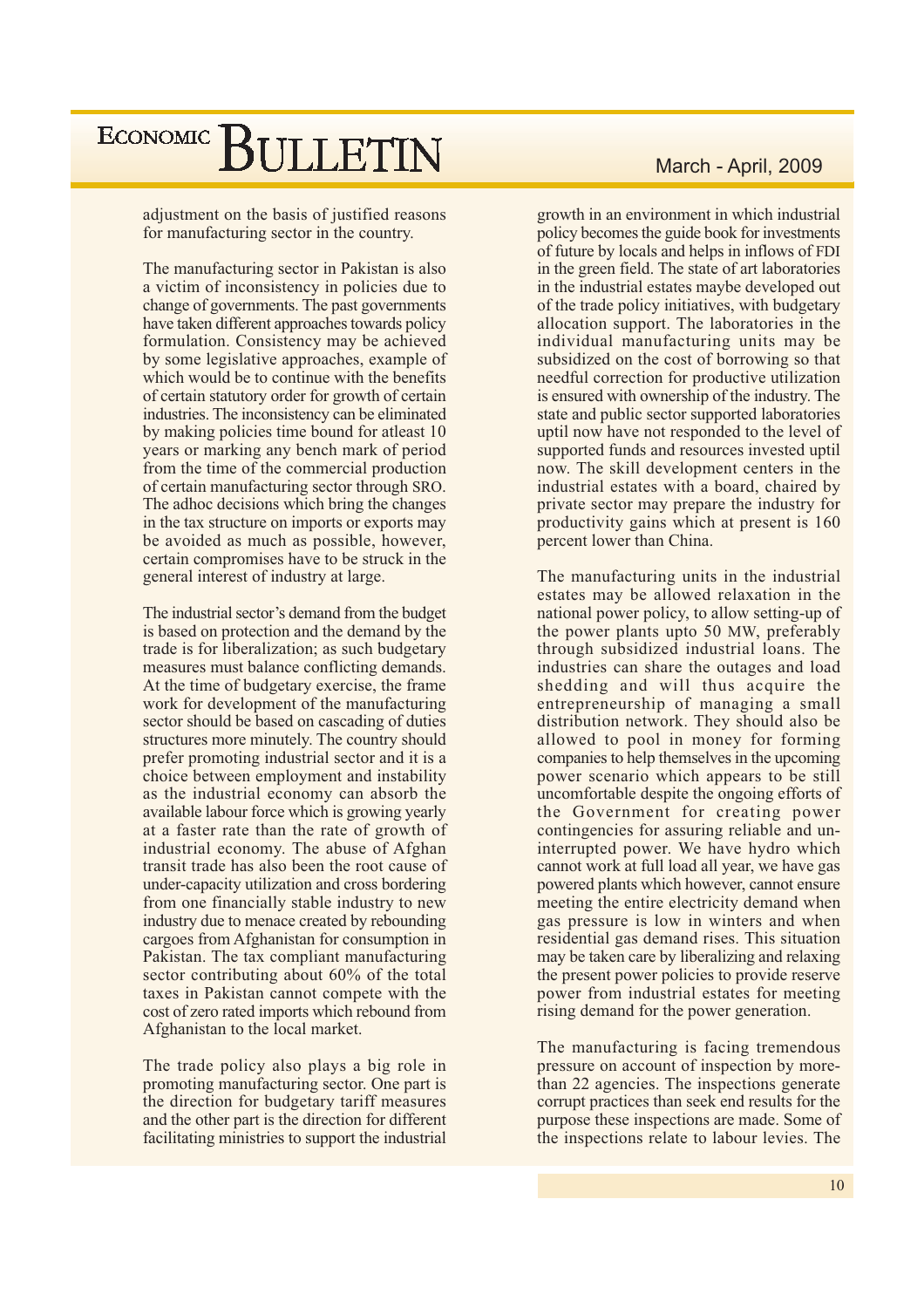manufacturing should be liberated from this counting procedure of labour in matter of arithmetics of labour levies. To reduce the windows of inspections, percentage of turnover of the manufacturing unit should suffice for avoiding the hassle of inspections in matter of labour levies.

The economy is set to post economic growth in the range of 2.5 percent to 3.5 percent which is much lower than its historical average, thus affecting the manufacturing performance, as shrinking demand affects the performance of industries. We have to consider contingencies for creating market access for domestic industry in the public sector development programmes, and where we have surplus, we should endeavour to export with intervening support of public sector. After all when the private sector becomes weak, the support of government becomes inevitable. What is happening in the west is an example for us. In a country like ours it may be considered as subsidy for employment generation or a subsidy to discontinue the decrease in employment. The example would be a case study which shows that due to power outages, more than 100,000 labour force has been laid off and one can say that 2 hours on average outages for small industrial units disturbs its competitive cost in the market which is flooded with imports of similar products. It also serves to lower the production and productivity, and SMEs would find it difficult to find a niche in the export markets.

Large-scale manufacturing depicted a decline of 5.73% during July-February 2008-09 as against 5.27% positive growth in the comparable period of last year. This would reduce the share of manufacturing in GDP as well as the opportunities for gainful employment. Employment opportunities are needed for the increasing workforce, which is rising with the increase in population. The configuration of population shows young force available for work in industrial sector. They can be absorbed subject to growth of manufacturing sector, in which LSM has a relatively large share. The revenues contributed by LSM growth can assist the socio economy uplift of the economy.

#### March - April, 2009

Main items showing positive growth included; fertilizer  $(24.29\%)$ , glass sheets & plates  $(17.38\%)$ , cement  $(6.52\%)$ , chemicals  $(4.39\%)$ , leather products  $(3.83\%)$ , paper & paper board  $(3.80\%)$  and engineering products  $(2.54\%).$ Despite a slowdown in the economy some sectors are still showing positive growth trends, sustaining of which should be considered in the budgetary measures, especially by reducing the burden of taxes on these industries. Reduction or withdrawal of taxes on petroleum, gas, electricity and fertilizer would be more appropriate. The revenue loss could be compensated possibly by bringing the service sectors into the tax net with a 50 percent share in GDP.

Major items showing decline in production includes, automobiles (-38.22%), electronics  $(-22.21\%)$ , petroleum products  $(-8.40\%)$ , food & beverages  $(-6.38\%)$ , rubber products  $(-5.35\%)$ , and iron & steel products  $(-4.65\%)$ . These manufacturing sub-sectors need to be. supported by budgetary measures, by considering containing the cost of inputs which has risen sharply. The automobile sector has been grouped with auto industrial development programme, approved by the cabinet which must ensure the elimination of inconsistency in the policy with respect to its development as promised through tariff based system.

The domestic electronics sub-sector needs market access against similar imports. This can be facilitated through policy support out of the budgetary decisions legislated as statutory order support for tariff cascading which helps in competing the cost of imports as finished products. With the other manufacturing sub-sector like iron and steel, as development takes place the use of iron and steel will always pickup, and budgetary adjustments drive the manufacturing sector to support the iron and steel sector. Pakistan has been identified as the market available for iron and steel, as private sector parties are in the process of establishing iron and steel manufacturing units near Port Qasim and are selecting other areas for setting up of similar facilities.

The inflation rate as measured by the changes in Consumer Price Index (CPI) reached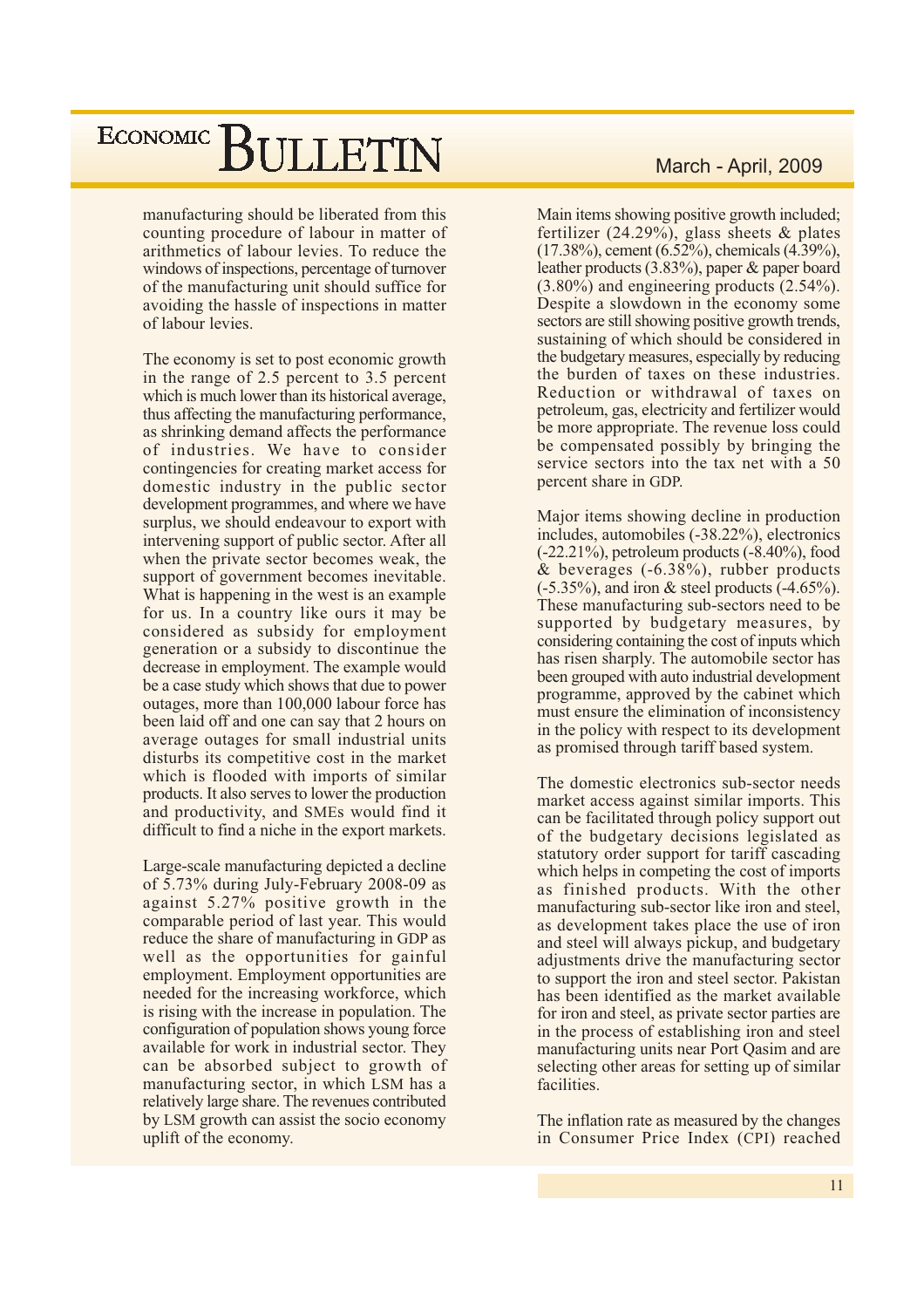19.1% in March 2009 after reaching a record level of 25.5% in August 2008. As this trend is expected to decline further, it would envisage the need for a policy that addresses the markup issues. Perhaps KIBOR plus few hundred basis points for short term and higher basis points for long term financing can make any drive for a good financial statement in manufacturing sector. It is proposed that 100 basis points plus KIBOR should be reduced by banks on average for short term financing and 150 to 200 basis points to the KIBOR should be reduced by banks for long term financing on the basis of appraisement of level of risks.

SBP while giving relaxation in CRR and SLR has mandated the banks to improve their liquidity position for making reasonable lending sustainable. This needs to be reciprocated by banks through their lending to the customers, as banks take care of their customers. The overall policy in matters of markup needs to be considered in the larger national interest, in which SBP can be a force of advice as being custodian of policy for helping the industrial economy to expand. The government also has earmarked sectors for development, including manufacturing which is to receive priority. The government's objectives should be implemented through adopting some of the suggestions as given here-above but not limited to. SBP with its strength of research can manage a lot of options to implement the desire of GOP to see that manufacturing sector is investing, seeking joint ventures and improving the health of the sector so that the wealth generated is reemployed for meeting the objectives of socio economic improvement in the economy of the country.

Food inflation is estimated at 28 percent during July-March 2008-09 as against 13.8 percent in the comparable period of last year. Nonfood inflation stood at 19.2 percent, against 6.3 percent in the corresponding period of last year. The value added manufacturing sector needs to be also brought in the industrial economy as the necessary segment for increasing the unit value of our agriculture produce. The question is as how the policy and budgetary supports should assist the

#### March - April, 2009

achievement of the idea. This needs a comprehensively worked out policy which may be in the shape of public private sector partnership. The present government could arrange money for agro value addition by private sector at subsidized rates out of either trade policy initiative or budgetary support may trigger this virgin sector, unexplored in a country, which is agriculture country.

The tight monetary policy resulted in a slow expansion of money supply, growing by only 1.6% against the target of 8.0% and last year's expansion of 8.1%. The private sector borrowings have been less than the level of the preceding year. The lending for the private sector needs to be given consideration through budgetary support. The industrial borrowings may need institutions like the Industrial Development Bank of Pakistan and other such appropriate institution. This could be announced in the budget as an institution set up for the purpose. The industrial loans must be at a leg behind the commercial loan rates. This is the budgetary support provision, I am suggesting for providing cover for the differential amount on cost of borrowings between commercial and industrial loan.

Credit to Private Sector witnessed a net increase of Rs.55.4 billion during July 01. 2008-April 18, 2009 as compared to Rs.359.7 billion in the comparable period of last year. The stocks still went up by 9.1%.

Since January 2009 exports started to face the impact of global financial crisis and the contraction of global demand, has exacerbated export contraction. Exports witnessed fractionally negative growth of 0.1 percent declining from \$13.432 billion last year to \$13.414 billion in July-March 2008-09. However, exports fell by 25.9 percent in March 2009 over March 2008 which is really worrying for the economy. The budget must provide for the improvement in the supply side costs. Product diversification is taking place, as the share of textiles has fallen and other products have shown some increase. The diversification taking place needs to be better managed through budgetary support for the products whose share in total exports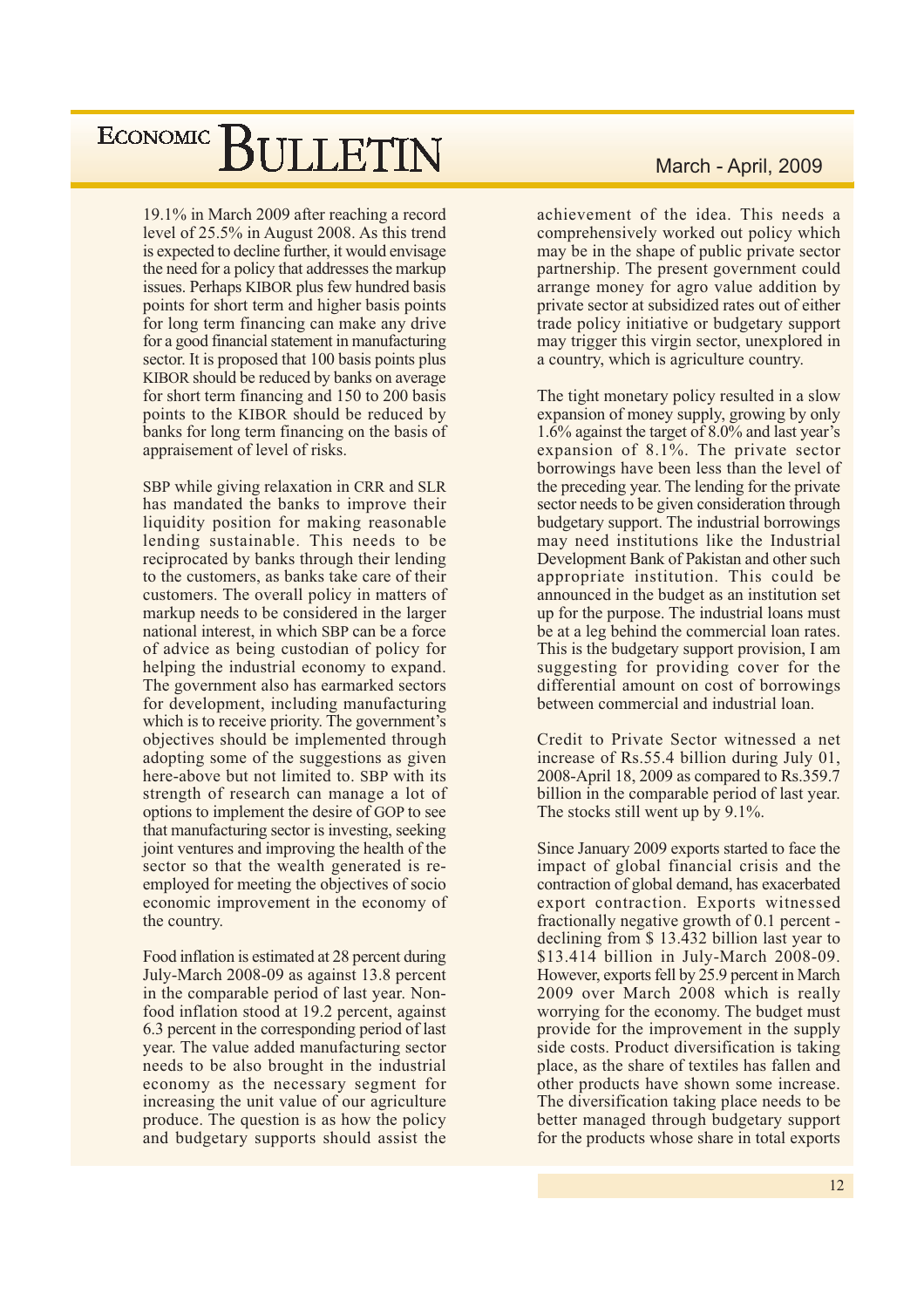has risen. Some of the tax credits and other measures which augment market developments, need to be undertaken to lend support to the product diversification in exports already taking place.

Imports registered a negative growth of 6.6 percent in July-March 2009. The imports stood at \$26.1 billion as against \$28.0 billion in the comparable period of last year. The imports of finished products needs to be corrected by imposing LC margins of some values for discouraging the speculative trading, in which LCs are opened and the imports are made as and when it will be more in the interest of the individuals than in the interest of the manufacturing economy.

The imports of raw materials lend support to manufacturing, especially those which are not manufactured locally. This needs to be maximized for exemption towards possible zero rated duties. The imports of finished products against the competing domestic products may improve its price competitiveness if the LC margins are imposed on similar imports. The surveillance of quality of imports by standards notified by Pakistan Standard Quality Control Authority (PSQCA), making them subject to technical barriers to trade and taking these out of the present available tax policy support to remain under presumptive tax regime of 2 percent of sales tax are few of the budgetary measures to help the formation of more share for domestic industrial produce. Further sales of imports may be excluded from the presumptive regime of 0.75 percent as final liability towards all the direct and in direct taxes in the wholesale, retail business dealing with the imported merchandise.

Some of above suggested measures may be necessary to increase the cost competitiveness of similar local produce. This will improve market access within the country and affect improvements in the sales. The surplus of domestic produce will become part of the product diversification available for exports. The necessary changes in the trade policy will drive the tariff policy on imports which will sufficiently take care of technical barriers to

#### March - April, 2009

trade by Pakistan. All other countries are taking care of their domestic industrial produce on the measurement scale of filtering the imports through technical barriers to trade. Further, the TBT is allowed for all the members of WTO to exercise without impeding the trade un-necessarily amongst the members of the world trade organization, which we are not doing properly.

The competitiveness of domestic industrial produce more appropriately coming under the mandate of non agriculture access markets, better known as NAMA needs to be loaded for protection in the trade policy which will drive the tariff policy of the budgetary measures 09-10. The suggestions that may be considered are the following: -

PSQCA being responsible for developing of standards, and quality control/ quality assurance in the country has been reiterating time and again that the provisions of paragraph  $16(B)(ix)$  of Import Policy Order, 2007 must be adhered to in respect of all the imports in the country especially those which are mandatory for conformity with national standards. The said provision subjects imported goods to the same national quality standards or regulations as are prescribed in respect of similar domestically produced goods. Its stance is more important since WTO agreement on TBT encourage the development of international standards and conformity assessment systems while giving right to its member countries to take necessary measures for standardization and procedures for assessment of conformity with national standards. Additionally, the Import Policy provision is in complete harmony with the basic paradigm of multilateral trading regime to grant same treatment to imports as if these are local goods.

The Federal Government through Ministry of Science & Technology has so far notified 78 articles that have to meet the criterion of national standards called as technical regulations. The enforcement of quality as per national standards on imports needs to be enforced so that the similar domestic produce has better market access within the country.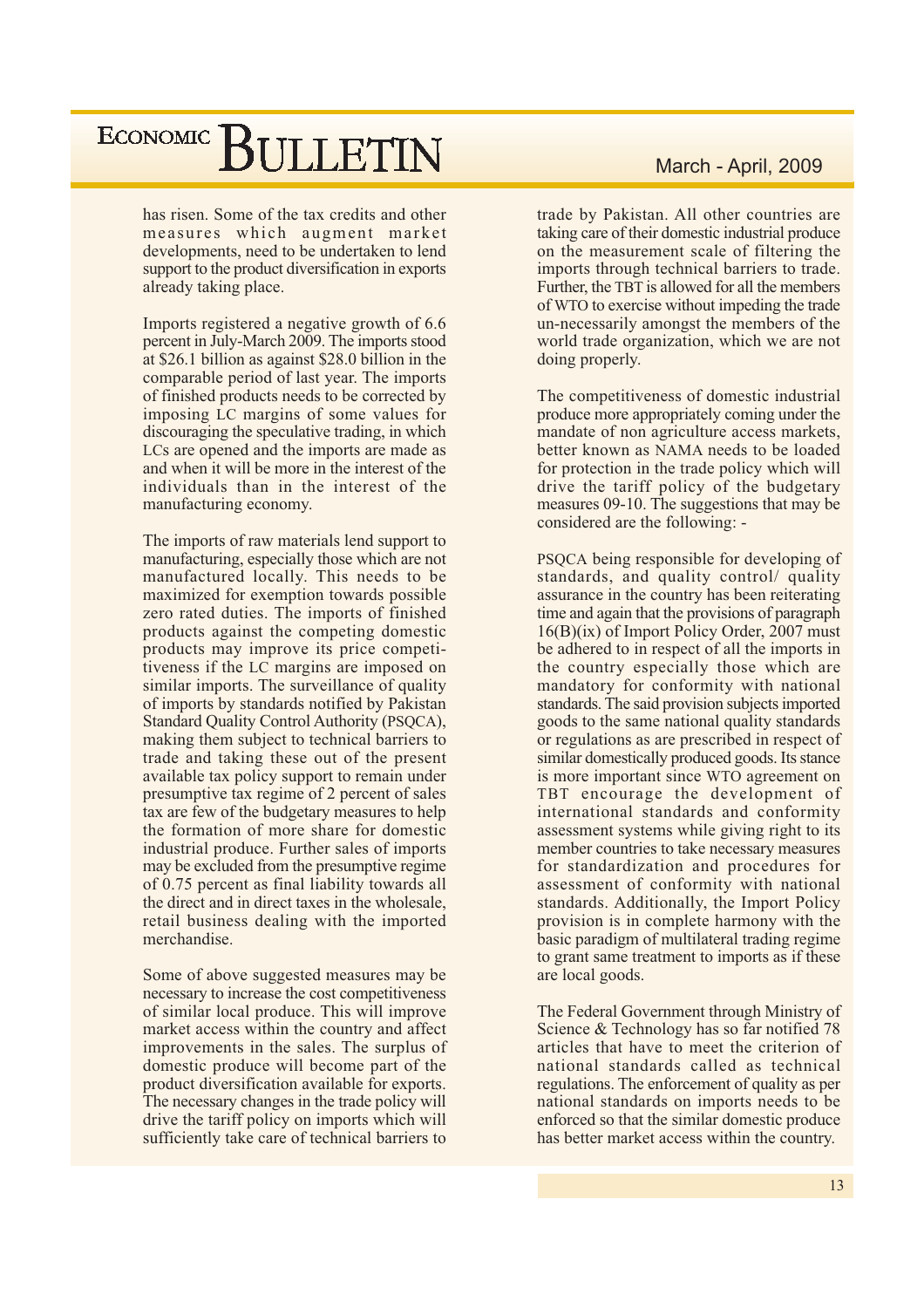Suggestions on improving the image of made in Pakistan: It has been reported many a times in the press that Pakistan's exports face rejection in the EU markets due to non compliance with the product specification as allowed under the WTO regime. During 2008, the rejection problem of agro based products had reached alarming level and the Planning Commission had to take up the matter with the concerned departments including PSQCA. The Planning Commission therefore, decided to enhance the role of Inspection Agencies to pre-inspect the export consignments. However, the decision taken in May 2008, was not incorporated in the Trade Policy 2008-09 announced in September, 2008. Since the problem of rejection on one count or the other persists, it has been proposed that pre-shipment inspection mechanism be incorporated in the forth coming export policy. The sources believe that proper legislative framework through PSOCA Act. 1996 and Inspection Agencies (Registration & Regulation) Rules. 1981; is already on the statute books; the only thing is to incorporate appropriate provisions in the Export Policy Order under which export is regulated by the Ministry of Commerce.

The above suggested measures, may be resisted initially but with its bilateral agreement between industrial goods producers and regulators it will serve the country, the exports of goods and industrial manufacturer as this will accredit our name for mutual recognition by the countries. The mutually recognition agreements better known as MRAs between countries will help us to have non questionable entry of our manufactured merchandise in the importing countries. In the large dimension, it will also encompass the area of intellectual property rights. The reasons for the encroachment upon rights of genuine manufacturers with brand names facing the counterfeit products taking their share is another supplementary area to be improved. The budgetary measures may provide more strength to the institutions concerned with these jobs, herein PSQCA and the IPR offices. The budget may provide some tax credit for the persons who will under go the exercise of making investments to seek their rights under IPR and as appropriate to the working of PSQCA for acquiring quality certification.

#### March - April, 2009

Trade Balance The merchandise trade deficit improved by 12.5 percent as the gap narrowed from \$14.5 billion in July-March 2007-08 to \$12.7 billion in July-March 2008-09. The budgetary measures, some of which are suggested as above and some of which may be left to the wisdom of policy makers would constitute the necessary measures to be adopted to reduce the trade gap. However, the most critical is to reduce the taxes on investments which in the form of taxes on imports of capital goods and machinery attract taxes. The discrimination between imports for foreign investors and domestic investors should be done away with. The example is import of prefabricated building and materials by foreign sponsors of chain stores at 5% against 25% for imports of the same by domestic investor in industry. The trade balance can improve also through increase in exports and decreasing of imports.

Government should have budgetary incentives cascaded in such a way that FDI flows in the industrial sector in anticipation of better profits and markets. The foreign investors should find the industrial setup as more attractive than the other sectors based on budgetary support priorities.

Industrial policy pursued is the true determinant of foreign investment as well as domestic investment. Objective of the Industrial policy should be for bringing higher growth and bringing prosperity for a country. The industrial policy is under preparation. The following points may be considered as the policy features of the national industrial policy:-

- Maintaining a sustained growth in productivity;
- Enhancing gainful employment;
- $\bullet$ Achieving optimal utilisation of human resources;
- Attaining international competitiveness and
- Transforming the country into a major partner and player in the globa arena.
- Deregulating Pakistan industry;
- Allowing the industry freedom and flexibility in responding to market forces and providing a policy regime that facilitates and fosters growth of industry.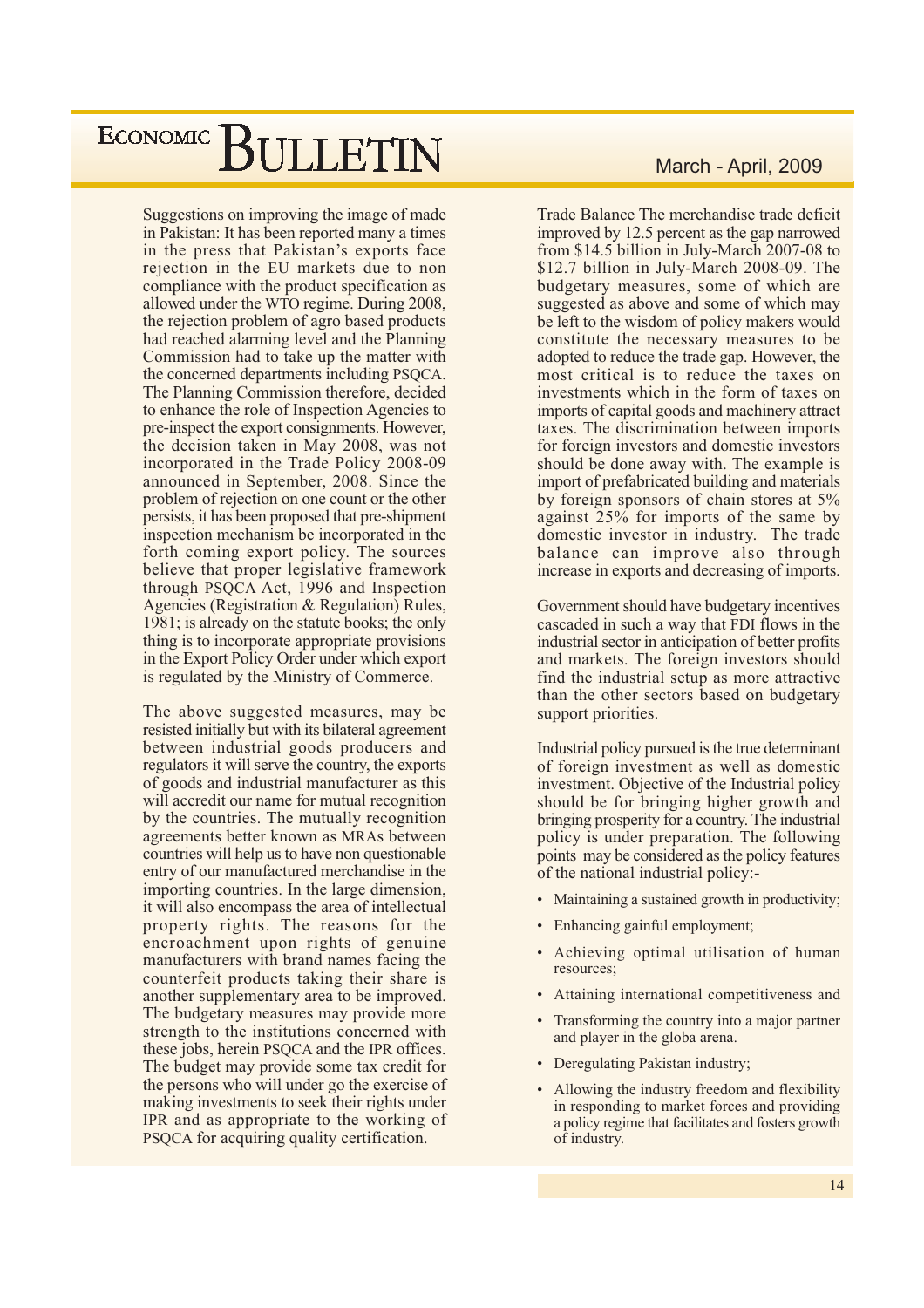March - April, 2009

### Non Performing Loans of Commercial Banks Operating in Pakistan

|                                       |                          |               |                                                                |                              |                       |                                   |                            |                      |                                                                                                                                     |                                  |                          |                |                                                                |                                  |                        |                          |                              | (KS. BII      |
|---------------------------------------|--------------------------|---------------|----------------------------------------------------------------|------------------------------|-----------------------|-----------------------------------|----------------------------|----------------------|-------------------------------------------------------------------------------------------------------------------------------------|----------------------------------|--------------------------|----------------|----------------------------------------------------------------|----------------------------------|------------------------|--------------------------|------------------------------|---------------|
|                                       |                          |               |                                                                |                              | <b>Gross Advances</b> |                                   |                            |                      |                                                                                                                                     |                                  |                          |                | Non Performing Loans (NPLs)                                    |                                  |                        |                          |                              |               |
| <b>Banks</b>                          | 2000                     | 2001          | 2002                                                           | 2003                         | 2004                  | 2005                              | 2006                       | 2007                 | 2008                                                                                                                                | 2000                             | 2001                     | $2002$   2003  |                                                                | 2004                             | 2005                   | 2006                     | 2007                         | 2008          |
|                                       |                          |               |                                                                |                              |                       |                                   |                            |                      | 671.94 719.65 684.79 814.95 1169.83 1513.46 1913.78 2154.43 2411.54                                                                 |                                  |                          |                | 158.96 171.48 155.55 143.78 132.53 120.33 122.35 141.15 202.71 |                                  |                        |                          |                              |               |
| <b>Major Banks</b>                    |                          |               |                                                                |                              |                       |                                   |                            |                      |                                                                                                                                     |                                  |                          |                |                                                                |                                  |                        |                          |                              |               |
| National Bank of Pakistan             |                          |               |                                                                |                              |                       |                                   |                            |                      | 158.62 196.34 166.08 189.0 249.85 299.32 348.72 374.73 457.83                                                                       | 30.32                            | 44.26                    | 43.71          | 39.77                                                          | 36.10                            | 33.74                  | 36.26                    | 38.32                        | 56.46         |
| Habib Bank Limited                    |                          | 204.75 199.00 |                                                                |                              |                       |                                   |                            |                      | 200.07 213.74 292.40 350.43 371.36 403.48 484.46                                                                                    | 54.05                            | 56.22                    | 53.01          | 47.73                                                          | 44.51                            | 41.36                  | 30.03                    | 27.69                        | 40.05         |
| United Bank Limited                   | 99.34                    | 105.55        | 88.39                                                          |                              |                       |                                   |                            |                      | 111.55 160.03 219.27 260.91 325.67 398.09                                                                                           | 38.08<br>12.44                   | 32.18                    | 21.03          | 18.92                                                          | 20.10                            | 16.96                  | 16.26                    | 22.35                        | 28.90         |
| <b>MCB</b> Bank                       | 90.98                    | 82.84         | 85.14                                                          |                              |                       |                                   |                            |                      | 104.01 144.01 188.14 206.85 229.73 273.22                                                                                           |                                  | 13.44                    | 12.03          | 11.00                                                          | 8.84                             | 8.40                   | 8.57                     | 10.73                        | 18.27         |
| Allied Bank Limited                   | 62.30                    | 59.90         | 54.00                                                          | 49.99                        |                       |                                   |                            |                      | 69.95 119.51 151.70 178.53 223.64                                                                                                   | 16.77                            | 16.88                    | 18.24          | 17.83                                                          | 15.38                            | 12.58                  | 10.48                    | 11.36                        | 13.77         |
| Bank Alfalah                          | 16.36                    | 20.22         | 29.44                                                          | 50.37                        |                       | 90.29 120.42 152.24 175.68 198.81 |                            | 142.31 135.27 141.40 |                                                                                                                                     | 1.55                             | 1.58                     | 1.54           | 2.85                                                           | 2.94                             | 1.06                   | 2.31                     | 4.71                         | 8.93          |
| <b>Standard Chartered Pakistan</b>    |                          |               |                                                                |                              |                       |                                   |                            |                      |                                                                                                                                     | ÷,                               | $\overline{\phantom{a}}$ | $\overline{a}$ | $\overline{a}$                                                 | $\overline{a}$                   | $\overline{a}$         | 8.90                     | 10.99                        | 17.16         |
| Askari Bank                           | 18.56                    | 24.24         | 31.34                                                          | 46.35                        | 71.62                 |                                   | 88.40 102.73 108.19 139.83 |                      |                                                                                                                                     | 1.09                             | 1.16                     | 1.25           | 1.28                                                           | 1.10                             | 2.37                   | 3.66                     | 6.91                         | 11.69         |
| <b>Bank of Punjab</b>                 | 6.52                     | 6.18          | 7.11                                                           | 18.83                        | 39.96                 | 64.45                             | 102.47 136.53              |                      |                                                                                                                                     | 0.96                             | 1.36                     | 1.34           | 1.22                                                           | 1.17                             | 1.36                   | 2.35                     | 3.35                         |               |
| Faysal Bank                           | 14.51                    | 25.38         | 23.23                                                          | 31.15                        | 51.73                 | 63.52                             | 74.50                      | 86.62                | 94.26                                                                                                                               | 3.70                             | 4.40                     | 3.40           | 3.20                                                           | 2.40                             | 2.50                   | 3.54                     | 4.75                         | 7.48          |
| <b>Other Domestic Banks</b>           | 80.08                    | 87.30         | 131.68 211.28 298.55 365.25 344.3                              |                              |                       |                                   |                            | 487.00 594.53        |                                                                                                                                     | 9.57                             | 11.82                    | 12.28          | 15.22                                                          | 17.03                            | 19.49                  | 14.22                    | 29.90                        | 64.26         |
| Bank Al-Habib                         | 14.77                    | 16.00         | 23.99                                                          | 35.54                        | 47.54                 | 55.53                             | 71.04                      | 79.45                | 101.40                                                                                                                              | 0.12                             | 0.19                     | 0.48           | 0.65                                                           | 0.21                             | 0.38                   | 0.39                     | 0.22                         | 0.86          |
| Prime Bank                            | 6.79                     | 6.85          | 9.63                                                           | 14.27                        | 21.67                 | 25.95                             |                            |                      |                                                                                                                                     | 1.09                             | 0.82                     | 0.98           | 0.94                                                           | 0.78                             | 0.79                   |                          |                              |               |
| Metropolitan Bank                     | 11.56                    | 13.21         | 19.72                                                          | 32.64                        | 40.60                 | 43.98                             |                            |                      |                                                                                                                                     | 0.13                             | 0.13                     | 0.11           | 0.12                                                           | 0.09                             | 0.09                   | $\overline{\phantom{a}}$ | $\overline{a}$               |               |
| Habib Metropolitan<br>Saudi Pak Bank  | $\overline{a}$<br>6.99   |               | 9.75                                                           |                              |                       |                                   | 84.10                      | 91.04                | 110.39                                                                                                                              | $\overline{a}$                   | $\overline{\phantom{a}}$ | 3.00           | $\overline{\phantom{a}}$<br>3.28                               | $\overline{\phantom{a}}$<br>2.90 | $\overline{a}$<br>5.00 | 0.44                     | 0.80                         | 1.75          |
| Meezan Bank                           |                          | 5.00<br>0.87  | 3.71                                                           | 20.24<br>7.46                | 27.24<br>12.42        | 21.04                             | 31.53<br>27.27             | 31.42<br>35.25       | 38.19<br>40.87                                                                                                                      | 2.11<br>$\sim$                   | 3.56<br>0.18             | 0.18           | 0.06                                                           | 0.06                             | 0.18                   | 4.63<br>0.41             | 6.14<br>0.55                 | 12.85<br>2.06 |
|                                       | 14.00                    |               | 29.82                                                          | 41.44                        | 52.07                 | 19.86<br>70.92                    |                            |                      |                                                                                                                                     | 2.27                             |                          |                | 2.87                                                           | 3.56                             | 4.02                   | $\overline{\phantom{a}}$ |                              |               |
| <b>Union Bank</b><br>PICIC Commercial | 5.10                     | 14.71         | 11.06                                                          | 14.60                        |                       |                                   | Ē,                         | $\overline{a}$       |                                                                                                                                     | 0.89                             | 2.37                     | 2.50<br>0.47   | 0.42                                                           | 0.48                             |                        | $\overline{\phantom{a}}$ |                              |               |
| NIB Bank                              |                          | 6.56          |                                                                | 7.45                         | 26.10                 | 33.44                             |                            | 92.60                |                                                                                                                                     |                                  | 0.48<br>$\overline{a}$   | ÷,             |                                                                |                                  | 0.59                   | 1.02                     | 13.25                        | 22.46         |
| Soneri Bank                           | 11.20                    | 10.43         | 11.65                                                          | 17.69                        | 12.35<br>24.70        | 20.18<br>32.45                    | 31.87<br>35.80             | 40.80                | 97.30<br>49.46                                                                                                                      | $\overline{\phantom{a}}$<br>0.30 | 0.31                     | 0.27           | 1.51<br>0.30                                                   | 1.46<br>0.26                     | 0.70<br>0.35           | 0.35                     | 1.28                         | 3.19          |
| Bank of Khyber                        | 6.24                     | 7.50          | 7.41                                                           | 6.45                         | 10.31                 | 12.16                             | 11.11                      | 12.17                | 14.93                                                                                                                               | 1.62                             | 2.36                     | 2.78           | 2.85                                                           | 2.81                             | 2.87                   | 3.19                     | 2.30                         | 3.33          |
| mybank                                | 2.83                     | 3.05          | 3.40                                                           | 6.09                         | 7.51                  | 9.70                              | 13.90                      | 21.77                | 23.03                                                                                                                               | 0.93                             | 0.90                     | 0.86           | 0.86                                                           | 0.96                             | 1.31                   | 1.01                     | 1.18                         | 7.10          |
| <b>First Women Bank</b>               | 0.60                     | 0.83          | 0.87                                                           | 1.31                         | 1.68                  | 2.50                              | 3.10                       | 3.13                 | 3.41                                                                                                                                | 0.13                             | 0.12                     | 0.12           | 0.09                                                           | 0.07                             | 0.05                   | 0.05                     | 0.09                         | 0.17          |
| <b>KASB Bank</b>                      | $\overline{a}$           | 2.30          | 0.67                                                           | 3.86                         | 8.49                  | 11.40                             | 14.80                      | 26.00                | 35.16                                                                                                                               | $\overline{a}$                   | 0.41                     | 0.53           | 0.51                                                           | 0.59                             | 1.07                   | 1.02                     | 1.07                         | 6.25          |
| Atlas Bank                            |                          |               |                                                                |                              | 0.07                  | 0.81                              | 8.20                       | 9.72                 | 21.31                                                                                                                               |                                  |                          |                | L                                                              | 0.01                             | 0.01                   | 0.49                     | 0.78                         | 1.47          |
| Bank Islami Pakistan                  |                          |               |                                                                |                              |                       |                                   | 0.96                       | 3.99                 | 6.69                                                                                                                                |                                  |                          |                |                                                                |                                  |                        | 0.00                     | 0.08                         | 0.19          |
| Dubai Islamic Bank                    |                          |               |                                                                |                              |                       |                                   | 3.27                       | 11.45                | 18.33                                                                                                                               |                                  |                          |                |                                                                |                                  |                        | 0.00                     | 0.03                         | 0.03          |
| Dawood Islamic Bank                   |                          |               |                                                                |                              |                       |                                   | $\overline{a}$             | 3.73                 | 5.64                                                                                                                                |                                  |                          |                |                                                                |                                  |                        |                          |                              | 0.05          |
| Arif Habib Bank                       |                          |               |                                                                |                              |                       |                                   | 1.56                       | 8.16                 |                                                                                                                                     |                                  |                          |                |                                                                |                                  |                        | 0.14                     | 0.13                         |               |
| JS Bank                               |                          |               |                                                                |                              |                       |                                   | 1.80                       | 6.59                 | 9.83                                                                                                                                |                                  |                          |                |                                                                |                                  |                        | 0.11                     | 0.14                         | 0.46          |
| Samba Bank*                           |                          |               |                                                                | 2.25                         | 5.80                  | 5.33                              | 4.00                       | 7.11                 | 8.61                                                                                                                                |                                  |                          |                | 0.77                                                           | 2.80                             | 2.07                   | 1.99                     | 1.87                         | 1.96          |
| Emirates Global Islamic               |                          |               |                                                                |                              |                       |                                   | 0.03                       | 2.62                 | 9.98                                                                                                                                | $\overline{a}$                   |                          |                | L,                                                             |                                  | $\overline{a}$         | 0.00                     | 0.00                         | 0.01          |
| Khushhali Bank (Micro Credit)         |                          |               |                                                                |                              |                       |                                   |                            |                      | 3.09                                                                                                                                |                                  |                          |                |                                                                | $\overline{a}$                   |                        |                          |                              | 0.07          |
| <b>Foreign Banks</b>                  |                          |               | 109.63 112.54 134.17 123.95 161.76 171.02 155.34 158.78 159.17 |                              |                       |                                   |                            |                      |                                                                                                                                     | 4.50                             | 3.68                     | 4.45           | 3.17                                                           | 2.53                             | 2.25                   | 2.93                     | 5.89                         | 9.91          |
| <b>Standard Chartered Bank</b>        | 23.37                    | 22.07         | 43.58                                                          | 41.23                        | 52.51                 | 50.83                             |                            |                      |                                                                                                                                     | 1.07                             | 0.58                     | 1.38           | 1.29                                                           | 1.04                             | 0.40                   |                          |                              |               |
| Habib Bank A G Zurich                 | 10.87                    | 10.89         | 13.94                                                          | 17.64                        | 25.67                 | 27.73                             |                            |                      |                                                                                                                                     | 0.27                             | 0.44                     | 0.41           | 0.33                                                           | 0.35                             | 0.26                   | $\overline{\phantom{a}}$ | $\overline{\phantom{a}}$     |               |
| Citibank                              | 25.30                    | 27.94         | 26.42                                                          | 25.95                        | 33.71                 | 40.31                             | 52.72                      | 50.91                | 43.64                                                                                                                               | 1.32                             | 0.97                     | 0.94           | 0.78                                                           | 0.55                             | 0.62                   | 0.57                     | 1.04                         | 1.96          |
| Royal Bank of Scotland (RBS)**        | 21.58                    | 23.91         | 25.18                                                          | 23.47                        | 32.22                 | 33.42                             | 73.10                      | 68.12                | 73.54                                                                                                                               | 0.19                             | 0.06                     | 0.06           | 0.05                                                           | 0.04                             | 0.17                   | 2.02                     | 4.49                         | 7.69          |
| <b>HSBC</b>                           | 4.35                     | 4.62          | 4.55                                                           | 5.12                         | 4.84                  | 5.83                              | 11.28                      | 19.35                | 25.59                                                                                                                               | 0.43                             | 0.34                     | 0.33           | 0.13                                                           | 0.08                             | 0.07                   | 0.07                     | 0.08                         | 0.22          |
| <b>American Express</b>               | 6.01                     | 5.12          | 4.84                                                           | 2.53                         | 2.18                  | 0.80                              |                            |                      |                                                                                                                                     | 0.183                            | 0.175                    | 0.17           | 0.16                                                           | 0.11                             | 0.11                   |                          |                              |               |
| Deutsche Bank                         | 3.32                     | 3.23          | 2.34                                                           | 1.47                         | 2.02                  | 1.90                              | 4.20                       | 4.72                 | 6.37                                                                                                                                | 0.06                             | 0.07                     | 0.08           | 0.04                                                           | $0.00\,$                         | 0.00                   | 0.00                     | 0.00                         | 0.00          |
| <b>Barclays</b>                       | $\overline{\phantom{a}}$ |               |                                                                | $\overline{\phantom{a}}$     | Ē,                    |                                   | $\overline{\phantom{0}}$   |                      | 9.71                                                                                                                                |                                  |                          |                |                                                                |                                  |                        |                          | $\qquad \qquad \blacksquare$ | 0.00          |
| Albaraka Islamic Bank                 | 3.80                     | 4.09          | 5.03                                                           | 6.10                         | 7.13                  | 7.40                              | 9.88                       | 12.78                |                                                                                                                                     | 0.11                             | 0.14                     | 0.20           | 0.23                                                           | 0.20                             | 0.28                   | 0.25                     | 0.23                         |               |
| Oman Bank International               | 0.97                     | 1.15          | 0.89                                                           | 0.34                         | 0.50                  | 0.54                              | 0.39                       | 0.28                 | 0.32                                                                                                                                | 0.02                             | 0.02                     | 0.02           | 0.02                                                           | 0.02                             | 0.02                   | 0.02                     | 0.06                         | 0.04          |
| <b>Bank of Tokyo</b>                  | 1.28                     | 0.92          | 0.09                                                           | 0.07                         | 0.82                  | 2.12                              | 3.78                       | 2.62                 |                                                                                                                                     | 0.00                             | 0.00                     | 0.00           | 0.00                                                           | 0.00                             | 0.00                   | 0.00                     | 0.00                         |               |
| Rupali Bank                           | 0.15                     | 0.18          | 0.19                                                           | 0.02                         | 0.15                  | 0.15                              |                            |                      | $\qquad \qquad \blacksquare$                                                                                                        | 0.04                             | 0.15                     | 0.18           | 0.16                                                           | 0.14                             | 0.14                   | $\overline{a}$           |                              |               |
| Mashreq Bank                          | 2.60                     | 2.69          | 1.63                                                           | $\qquad \qquad \blacksquare$ | ÷                     | $\overline{a}$                    |                            |                      |                                                                                                                                     | 0.65                             | 0.60                     | 0.54           | $\overline{\phantom{a}}$                                       |                                  |                        |                          |                              |               |
| Credit Agricole                       | 4.61                     | 4.36          | 4.23                                                           |                              |                       |                                   |                            |                      | $\overline{\phantom{a}}$                                                                                                            | 0.12                             | 0.09                     | 0.08           | ÷,                                                             |                                  |                        |                          |                              |               |
| <b>IFIC</b>                           | 1.20                     | 1.24          | 1.13                                                           |                              |                       |                                   |                            |                      |                                                                                                                                     | 0.04                             | 0.05                     | 0.05           |                                                                |                                  |                        |                          |                              |               |
| Bank of Ceylon                        | 0.21                     | 0.14          | 0.13                                                           |                              |                       |                                   |                            |                      |                                                                                                                                     | 0.01                             | 0.02                     | 0.01           |                                                                |                                  |                        |                          |                              |               |
| <b>All Banks Total</b>                |                          |               |                                                                |                              |                       |                                   |                            |                      | 861.65 919.49 950.64 1150.17 1630.14 2049.72 2413.47 2800.21 3165.24 164.03 179.62 163.38 155.83 147.04 137.57 133.64 165.16 257.07 |                                  |                          |                |                                                                |                                  |                        |                          |                              |               |

Formerly Crescent Commercial Bamk. The name of the bank has been changed effective September 6, 2008 after SAMBA Financial Group of Saudi Arabia acquired<br>68.42% shares of Cres Bank.

\*\* Formerly Abn Amro Bank. The name of the bank has been changed effective August 1, 2008 after acquisition by RBS

Source: Annual Reports of Various Banks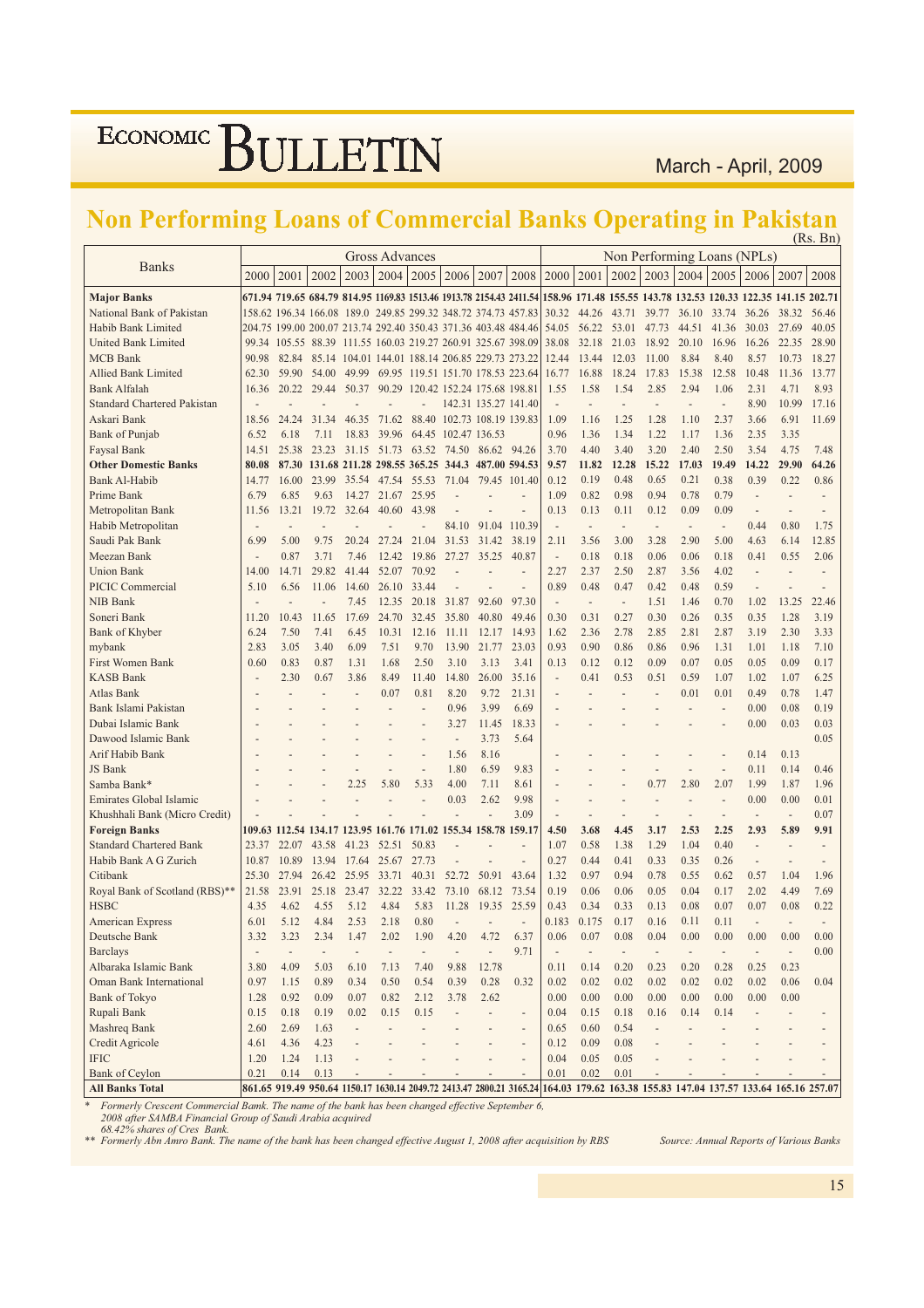March - April, 2009

|                               |             |                    |             |                    |             |                    |             |                    |             |                    |             |                    |             | (Rs. Bn)           |
|-------------------------------|-------------|--------------------|-------------|--------------------|-------------|--------------------|-------------|--------------------|-------------|--------------------|-------------|--------------------|-------------|--------------------|
|                               |             | 2002               | 2003        |                    |             | 2004               |             | 2005               | 2006        |                    | 2007        |                    |             | 2008               |
| <b>Banks</b>                  | <b>NPLs</b> | Net<br><b>NPLs</b> | <b>NPLs</b> | Net<br><b>NPLs</b> | <b>NPLs</b> | Net<br><b>NPLs</b> | <b>NPLs</b> | Net<br><b>NPLs</b> | <b>NPLs</b> | Net<br><b>NPLs</b> | <b>NPLs</b> | Net<br><b>NPLs</b> | <b>NPLs</b> | Net<br><b>NPLs</b> |
| <b>Public Sector Banks</b>    | 95.50       | 41.00              | 85.90       | 29.40              | 40.10       | 9.2                | 38.0        | 5.0                | 40.5        | 6.3                | 43.7        | 4.61               | 77.61       | 16.42              |
| Growth %                      | $-26.31$    | $-27.05$           | $-10.05$    | $-28.29$           | $-53.32$    | $-68.71$           | $-5.2$      | $-45.7$            | 6.58        | 26.00              | 7.90        | $-26.83$           | 77.60       | 256.27             |
| Share %                       | 39.09       | 42.57              | 38.35       | 37.17              | 18.97       | 14.62              | 20.93       | 10.62              | 21.78       | 14.03              | 19.65       | 14.46              | 23.85       | 19.84              |
| <b>Domestic Private Banks</b> | 66.90       | 27.70              | 67.40       | 25.10              | 103.40      | 31.1               | 95.6        | 22.5               | 92.3        | 17.6               | 136.53      | 15.7               | 203.91      | 54.68              |
| Growth %                      | 46.39       | 1.84               | 0.75        | $-9.39$            | 53.41       | 23.90              | $-7.54$     | $-27.65$           | $-3.45$     | $-21.78$           | 47.92       | $-10.80$           | 49.35       | 248.30             |
| Share %                       | 27.38       | 28.76              | 30.09       | 31.74              | 48.92       | 49.41              | 52.67       | 47.81              | 49.65       | 39.20              | 61.41       | 49.23              | 62.67       | 66.05              |
| Foreign Banks                 | 5.20        | 1.40               | 4.00        | 0.80               | 2.50        | 0.005              | 2.10        | $-0.998$           | 1.20        | $-1.20$            | 1.18        | $-0.76$            | 3.00        | 0.18               |
| Growth %                      | $-14.75$    | $-12.50$           | $-23.08$    | $-42.86$           | $-37.50$    | $-99.38$           | $-16.00$    | $-20060$           | $-42.86$    | 20.24              | $-1.67$     | $-36.67$           | 154.24      | $-123.03$          |
| Share %                       | 2.13        | 1.45               | 1.79        | 1.01               | 1.18        | 0.01               | 1.16        | $-2.12$            | 0.65        | $-2.67$            | 0.53        | $-2.38$            | 0.92        | 0.21               |
| <b>Commercial Banks</b>       | 167.60      | 70.10              | 157.30      | 55.30              | 146.00      | 40.31              | 135.70      | 26.50              | 134.00      | 22.70              | 181.41      | 19.55              | 284.52      | 71.28              |
| Growth %                      | $-7.61$     | $-17.53$           | $-6.15$     | $-21.11$           | $-7.18$     | $-27.12$           | $-7.05$     | $-34.25$           | $-1.25$     | $-14.35$           | 35.38       | $-13.88$           | 56.84       | 264.61             |
| Share %                       | 68.60       | 72.79              | 70.23       | 69.92              | 69.07       | 64.03              | 74.76       | 56.31              | 72.07       | 50.56              | 81.59       | 61.30              | 87.44       | 86.10              |
| <b>Specialised Banks</b>      | 63.90       | 21.20              | 54.10       | 21.20              | 53.70       | 20.8               | 41.7        | 18.8               | 38.7        | 13.8               | 32.75       | 9.99               | 29.14       | 8.15               |
| Growth %                      | 1.91        | $-17.19$           | $-15.34$    | 0.00               | $-0.74$     | $-1.89$            | $-22.35$    | $-9.62$            | $-7.19$     | $-26.60$           | $-15.37$    | $-27.61$           | $-11.02$    | $-18.47$           |
| Share %                       | 26.15       | 22.01              | 24.16       | 26.80              | 25.40       | 33.04              | 22.97       | 39.95              | 20.82       | 30.73              | 14.73       | 31.33              | 8.96        | 9.84               |
| All Banks                     | 231.50      | 91.30              | 211.40      | 76.50              | 199.70      | 61.11              | 177.40      | 45.30              | 172.70      | 36.50              | 214.16      | 29.54              | 313.66      | 79.43              |
| Growth %                      | $-5.16$     | $-17.45$           | $-8.68$     | $-16.21$           | $-5.53$     | $-20.12$           | $-11.17$    | $-25.86$           | $-2.65$     | $-19.43$           | 24.01       | $-19.07$           | 46.46       | 168.88             |
| Share %                       | 94.75       | 94.80              | 94.39       | 96.73              | 94.47       | 97.08              | 97.73       | 96.26              | 92.89       | 81.29              | 96.32       | 92.63              | 96.40       | 95.94              |
| <b>DFIs</b>                   | 12.83       | 5.01               | 12.57       | 2.59               | 11.68       | 1.84               | 4.12        | 1.76               | 13.22       | 8.40               | 8.18        | 2.35               | 11.72       | 3.36               |
| Growth %                      |             |                    | $-2.03$     | $-48.30$           | $-7.08$     | $-28.96$           | $-64.73$    | $-4.35$            | 220.87      | 377.27             | $-38.12$    | $-72.02$           | 43.28       | 42.94              |
| Share %                       | 5.25        | 5.20               | 5.61        | 3.27               | 5.53        | 2.92               | 2.27        | 3.74               | 7.11        | 18.71              | 3.68        | 7.37               | 3.60        | 4.06               |
| Banks & DFIs Total            | 244.33      | 96.31              | 223.97      | 79.09              | 211.38      | 62.95              | 181.52      | 47.06              | 185.92      | 44.90              | 222.34      | 31.89              | 325.38      | 82.79              |
| Growth %                      | 0.09        | $-16.97$           | $-8.33$     | $-17.88$           | $-5.62$     | $-20.41$           | $-14.13$    | $-25.23$           | 2.42        | $-4.59$            | 19.59       | $-28.98$           | 46.34       | 159.60             |

Source: Annual Reports of Various Banks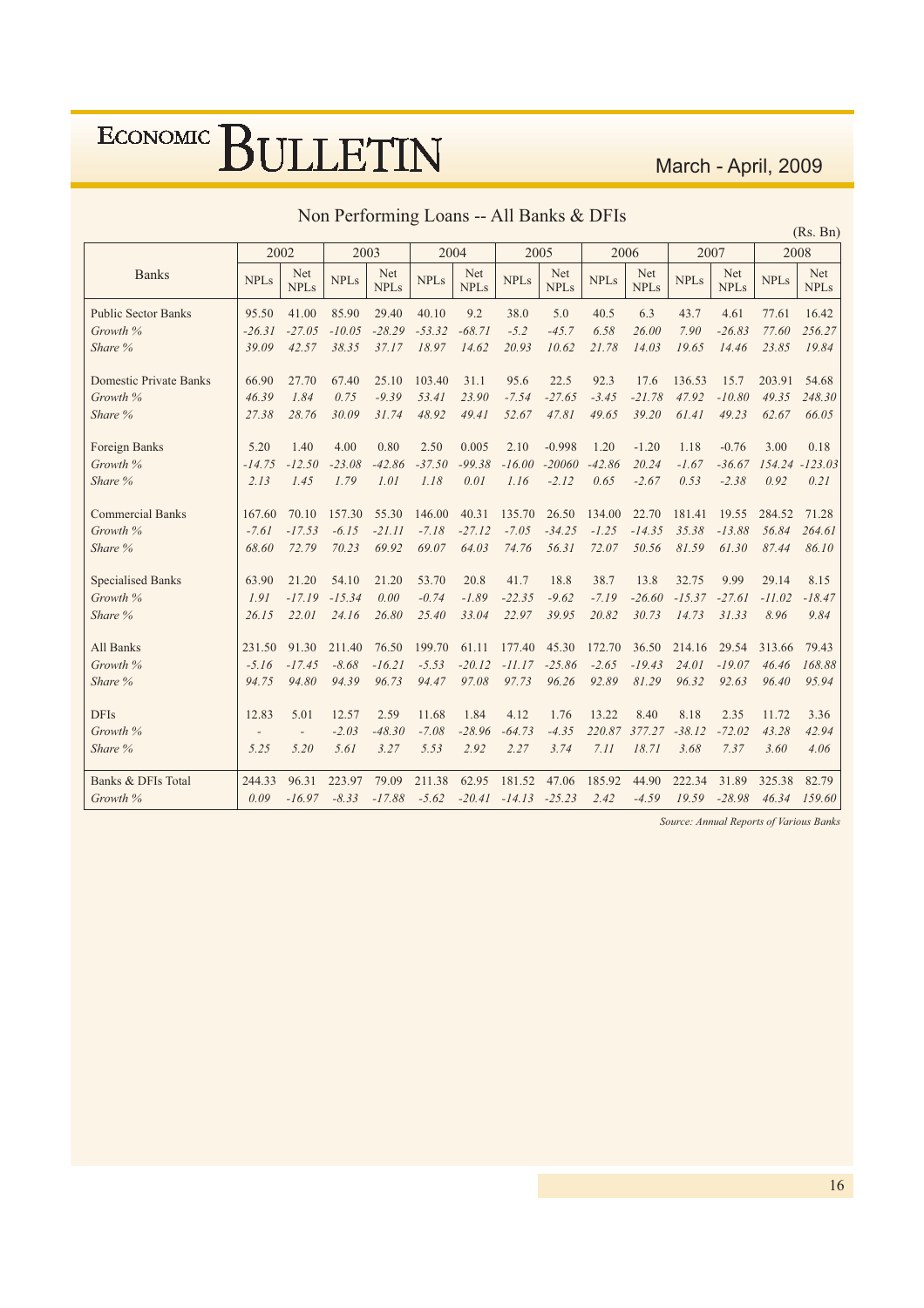|                                             |                              |      |                             |              |          |                          |                 |                 |                         | ULLEIIN                             |                                       |                          |                                        |                |                 |                       |                                 |                  |             |                 |             |           | March - April, 2009 |       |
|---------------------------------------------|------------------------------|------|-----------------------------|--------------|----------|--------------------------|-----------------|-----------------|-------------------------|-------------------------------------|---------------------------------------|--------------------------|----------------------------------------|----------------|-----------------|-----------------------|---------------------------------|------------------|-------------|-----------------|-------------|-----------|---------------------|-------|
| (Rs. Mn)                                    |                              | 2008 | 118                         | 912          | 2912     | $\circ$                  | 388             | $\circ$         | 107                     | 116                                 | $73$                                  | $\rm 80$                 | 558                                    | $\circ$        | $\circ$         | $\circ$               | 4                               | 296              | 1444        | 3465            | $\circ$     | 2094      | 5702                | 18269 |
|                                             | <b>MCB</b> Bank              | 2007 | 22                          | 268          | 1279     | $\overline{\phantom{a}}$ | $\overline{21}$ | $\circ$         | $71\,$                  | $\mathfrak{c}$                      | 35                                    | 85                       | 133                                    | $\circ$        | $\circ$         | $\circ$               | $\mathcal{L}$                   | 288              | 784         | 5178            | $\circ$     | 53        | 2502                | 10725 |
|                                             |                              | 2006 | 33                          | 320          | 1088     | $\overline{\phantom{0}}$ | 36              | $\circ$         | 93                      | 45                                  | 27                                    | 160                      | 303                                    | $\circ$        | $\circ$         | $\circ$               | $\mathcal{L}$                   | 167              | 262         | 4371            | $\circ$     | 65        | 1598                | 8571  |
|                                             |                              | 2008 | 165                         | 1625         | 7898     | 32                       | 35              | $\circ$         | 97                      | 783                                 | $14\,$                                | 3059                     | 240                                    | 714            | 37              | 398                   | 154                             | 202              | 8206        | 964             | $\circ$     | $20\,$    | 3196                | 27839 |
| <b>Selected Banks</b>                       | United Bank                  | 2007 | 780                         | 1356         | 5540     | $20\,$                   | 35              | $\circ$         | $\infty$                | 150                                 | $\sim$                                | 2270                     | 150                                    | 786            | $\overline{7}1$ | 258                   | $\mathbf{r}$                    | 127              | 6601        | 848             | $\circ$     | 133       | 2876                | 22012 |
|                                             |                              | 2006 | 752                         | 913          | 4804     | 25                       | 37              | $\circ$         | 147                     | 145                                 | $\circ$                               | 451                      | 119                                    | 770            | $\circ$         | 272                   | 154                             | 246              | 3156        | 551             | $\circ$     | 138       | 3575                | 16255 |
|                                             |                              | 2008 | 240                         | 6322         | 11034    | 500                      | 615             | $\circ$         | 499                     | 935                                 | $\circ$                               | $\circ$                  | 2825                                   | 687            | $\circ$         | 36                    | 29                              | $\circ$          | 956         | 1824            | 1160        | 2969      | 9422                | 40053 |
|                                             | Habib Bank                   | 2007 | $^{99}$                     | 4806         | 8718     | 15                       | $\circ$         | $\circ$         | 487                     | 525                                 | $\circ$                               | $\circ$                  | 178                                    | 1519           | $\circ$         | 118                   | 27                              | $\circ$          | 630         | 1821            | $101\,$     | 2338      | 6311                | 27693 |
| Non Performing Loans by Business Segments - |                              | 2006 | 104                         | 1865         | 10373    | 201                      | 434             | $\circ$         | 517                     | 232                                 | $\circ$                               | $\circ$                  | 172                                    | 953            | $\circ$         | 120                   | $\circ$                         | $\circ$          | 383         | 875             | 667         | 2304      | 10833               | 30033 |
|                                             |                              | 2008 | 3884                        | 1602         | 17965    | 2506                     | 1721            | 1806            | 264                     | 935                                 | 1300                                  | 271                      | 2716                                   | 377            | 256             | 2535                  | 130                             | 417              | 2999        | 2338            | $\circ$     | 105       | 12335               | 56462 |
|                                             | National Bank<br>of Pakistan | 2007 | 1528                        | 1698         | 14556    | 1193                     | 1340            | 819             | 108                     | 362                                 | $70\,$                                | 335                      | 168                                    | 969            | 211             | 1994                  | 1216                            | 57               | 896         | 1662            | $\circ$     | $60\,$    | 9076                | 38318 |
|                                             |                              | 2006 | 1554                        | 1103         | 11884    | 2183                     | 1524            | 321             | 178                     | 318                                 | 223                                   | 138                      | 146                                    | 1074           | 192             | 1922                  | 978                             | $\circ$          | 355         | 3880            | $\circ$     | 66        | 8212                | 36260 |
|                                             | Type of Business             |      | Chemicals & Pharmaceuticals | Agribusiness | Textiles | Cement                   | Sugar           | Rice Processing | Shoe & Leather Garments | Transport Equipment<br>Automobile & | Telecommunication<br>Transportation & | Real Estate/Construction | Electrical Appliances<br>Electronics & | Food & Tobacco | Fertilizers     | <b>Metal Products</b> | Oil, Gas, Petroleum<br>& Energy | Hotel & Services | Individuals | General Traders | Public/Govt | Financial | Others              | Total |

# ECONOMIC RITT TETTNI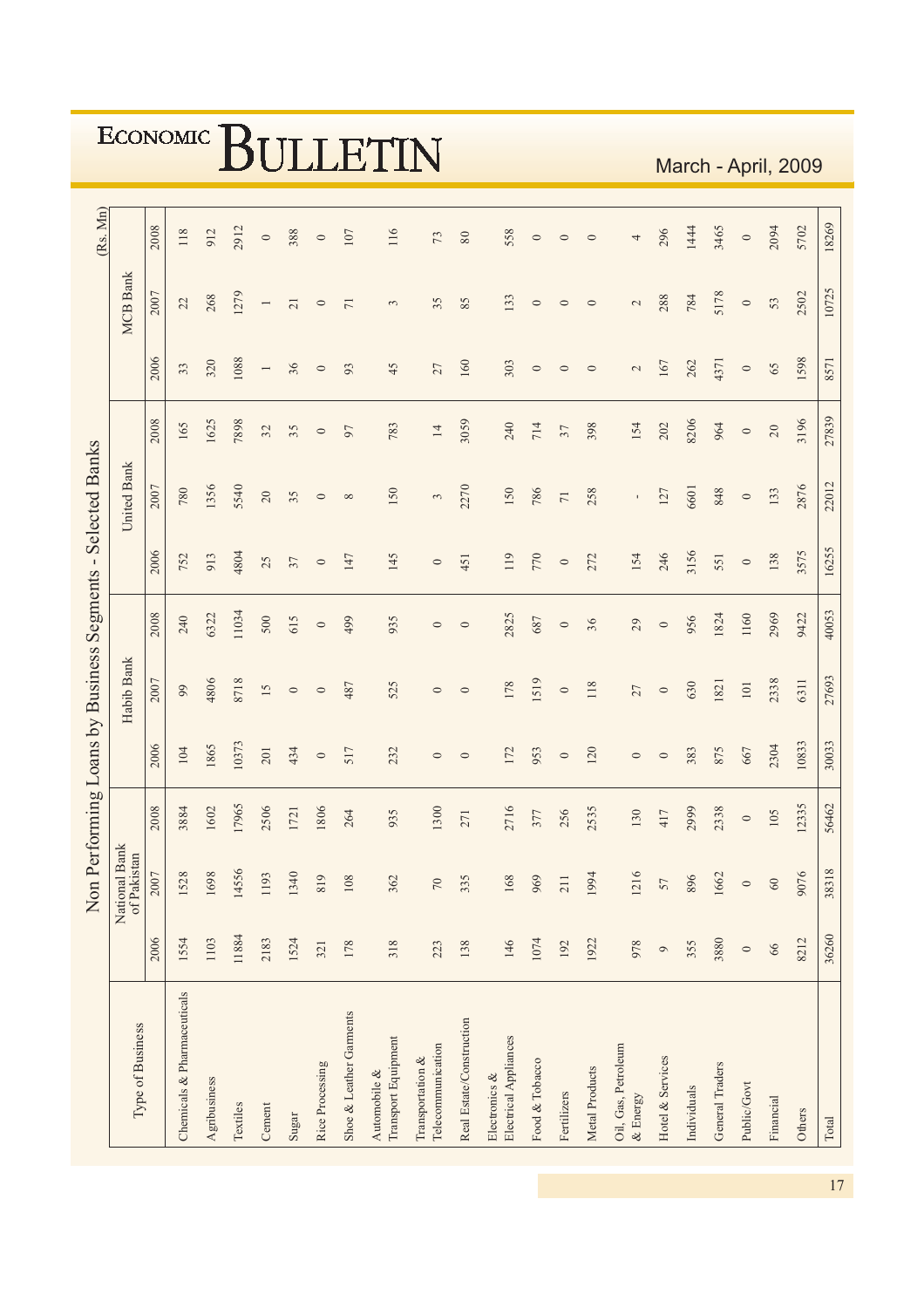|                                                       |                                            |      |                             |                |          |                |                 |                 |                         |                                     |                                       |                          |                                        |                |             |                |                                 |                  | <u>IVIUI VII</u> |                 |             |               | $'$ $\uparrow$ $\uparrow$ $\uparrow$ $\uparrow$ $\uparrow$ $\uparrow$ $\uparrow$ |       |                                         |
|-------------------------------------------------------|--------------------------------------------|------|-----------------------------|----------------|----------|----------------|-----------------|-----------------|-------------------------|-------------------------------------|---------------------------------------|--------------------------|----------------------------------------|----------------|-------------|----------------|---------------------------------|------------------|------------------|-----------------|-------------|---------------|----------------------------------------------------------------------------------|-------|-----------------------------------------|
| (Rs. Mn)                                              |                                            | 2008 | 612                         | 34             | 3815     | 255            | 219             | $\circ$         | $\infty$                | 519                                 | $\circ$                               | $\circ$                  | 865                                    | $\circ$        | $\circ$     | $\circ$        | $\circ$                         | $\circ$          | 232              | $\circ$         | $\circ$     | 52            | 6234                                                                             | 12845 |                                         |
|                                                       | Commercial Bank<br>Saudi Pak               | 2007 | 146                         | 63             | 1484     | 200            | $\overline{21}$ | $\circ$         | 12                      | ${}^{\circ}$                        | $\circ$                               | $\circ$                  | 455                                    | $\circ$        | $\circ$     | $\circ$        | $\circ$                         | $\circ$          | $\frac{1}{4}$    | $\circ$         | $\circ$     | 112           | 3595                                                                             | 6136  |                                         |
|                                                       |                                            | 2006 | 46                          | 131            | 882      | 43             | 22              | $\circ$         | 15                      | $\infty$                            | $\circ$                               | 4                        | 143                                    | $\circ$        | $\circ$     | $\circ$        | 203                             | $\overline{ }$   | 37               | $\circ$         | $\circ$     | 148           | 2952                                                                             | 4635  | Source: Annual Reports of Various Banks |
|                                                       |                                            | 2008 | 310                         | $\overline{ }$ | 11225    | 1157           | 1196            | $\circ$         | 64                      | 380                                 | 589                                   | 156                      | 746                                    | 305            | $\circ$     | 570            | 468                             | 73               | 2442             | 950             | $\circ$     | $\circ$       | 1827                                                                             | 22458 |                                         |
|                                                       | <b>RIN</b>                                 | 2007 | 644                         | 45             | 6419     | 130            | 747             | $\circ$         | 61                      | 902                                 | 119                                   | 341                      | 171                                    | 45             | $\circ$     | 32             | 27                              | 16               | 1400             | 448             | $\circ$     | $\circ$       | 1705                                                                             | 13252 |                                         |
|                                                       |                                            | 2006 | 4                           | $\circ$        | 376      | $\circ$        | $\infty$        | $\circ$         | $\circ$                 |                                     | 59                                    | 52                       | $\sim$                                 | $\circ$        | $\circ$     | $\circ$        | 95                              | 12               | 131              | $\circ$         | $\circ$     | $\circ$       | 283                                                                              | 1024  |                                         |
| erforming Loans by Business Segments - Selected Banks |                                            | 2008 | 529                         | 2              | 5759     | $\circ$        | $\circ$         | $\circ$         | $\overline{14}$         | 1093                                | $\circ$                               | $\circ$                  | 493                                    | $\circ$        | $\circ$     | $\circ$        | $\circ$                         | $\circ$          | 2710             | $\circ$         | $\circ$     | $\circ$       | 6557                                                                             | 17157 |                                         |
|                                                       | Standard Chartered<br><b>Bank Pakistan</b> | 2007 | 144                         | 477            | 3166     | $\circ$        | $\circ$         | $\circ$         | 15                      | $30\,$                              | $\circ$                               | $\circ$                  | 275                                    | $\circ$        | $\circ$     | $\circ$        | $\circ$                         | $\circ$          | 3068             | $\circ$         | $\circ$     | $\mathcal{R}$ | 3751                                                                             | 10990 |                                         |
|                                                       |                                            | 2006 | 157                         | 318            | 2095     | $\circ$        | $\circ$         | $\circ$         | 15                      | 36                                  | $\circ$                               | $\circ$                  | $\circ$                                | $\circ$        | $\circ$     | $\circ$        | 200                             | $\circ$          | 2593             | $\circ$         | $\circ$     | 5             | 3477                                                                             | 8896  |                                         |
|                                                       |                                            | 2008 | 49                          | 338            | 2059     | $\mathfrak{c}$ | $\circ$         | $\circ$         | $\circ$                 | 98                                  | $\circ$                               | $\circ$                  | $\circ$                                | $\circ$        | $\circ$     | $\circ$        | $\circ$                         | $\circ$          | 2489             | 636             | $\circ$     | $\circ$       | 3262                                                                             | 8934  |                                         |
|                                                       | Al Falah<br><b>Bank</b>                    | 2007 | 33                          | 210            | 717      | $\Box$         | $\circ$         | $\circ$         | $\circ$                 | 77                                  | $\circ$                               | $\circ$                  | $\circ$                                | $\circ$        | $\circ$     | $\circ$        | $\circ$                         | $\circ$          | 1749             | 797             | $\circ$     | $\circ$       | 1111                                                                             | 4705  |                                         |
|                                                       |                                            | 2006 | 26                          | 104            | 495      | 15             | $\circ$         | $\circ$         | $\circ$                 | $\overline{ }$                      | $\circ$                               | $\circ$                  | $\circ$                                | $\circ$        | $\circ$     | $\circ$        | $\circ$                         | $\circ$          | 839              | 341             | $\circ$     | $\circ$       | 482                                                                              | 2309  |                                         |
|                                                       |                                            | 2008 | 260                         | 153            | 2147     | $\circ$        | $\circ$         | ⊂               | $\circ$                 | $\circ$                             | 1104                                  | $\circ$                  | $\circ$                                | 310            | $\circ$     | $\circ$        | $\circ$                         | $\circ$          | 158              | 746             | $\circ$     | $\circ$       | 8894                                                                             | 13772 |                                         |
| Non P                                                 | <b>Allied Bank</b>                         | 2007 | 192                         | 335            | 1591     | $\circ$        | $\circ$         | $\circ$         | $\circ$                 | $\circ$                             | 946                                   | $\circ$                  | $\circ$                                | 351            | $\circ$     | $\circ$        | $\circ$                         | $\circ$          | 169              | 624             | $\circ$     | $\circ$       | 7147                                                                             | 11355 |                                         |
|                                                       |                                            | 2006 | 236                         | 366            | 3123     | $\circ$        | $\circ$         | $\circ$         | $\circ$                 | $\circ$                             | 301                                   | $\circ$                  | $\circ$                                | 437            | $\circ$     | $\circ$        | $\circ$                         | $\circ$          | 121              | 802             | $\circ$     | $\circ$       | 5093                                                                             | 10479 |                                         |
|                                                       | Type of Business                           |      | Chemicals & Pharmaceuticals | Agribusiness   | Textiles | Cement         | Sugar           | Rice Processing | Shoe & Leather Garments | Transport Equipment<br>Automobile & | Telecommunication<br>Transportation & | Real Estate/Construction | Electrical Appliances<br>Electronics & | Food & Tobacco | Fertilizers | Metal Products | Oil, Gas, Petroleum<br>& Energy | Hotel & Services | Individuals      | General Traders | Public/Govt | Financial     | Others                                                                           | Total |                                         |

March - April 2009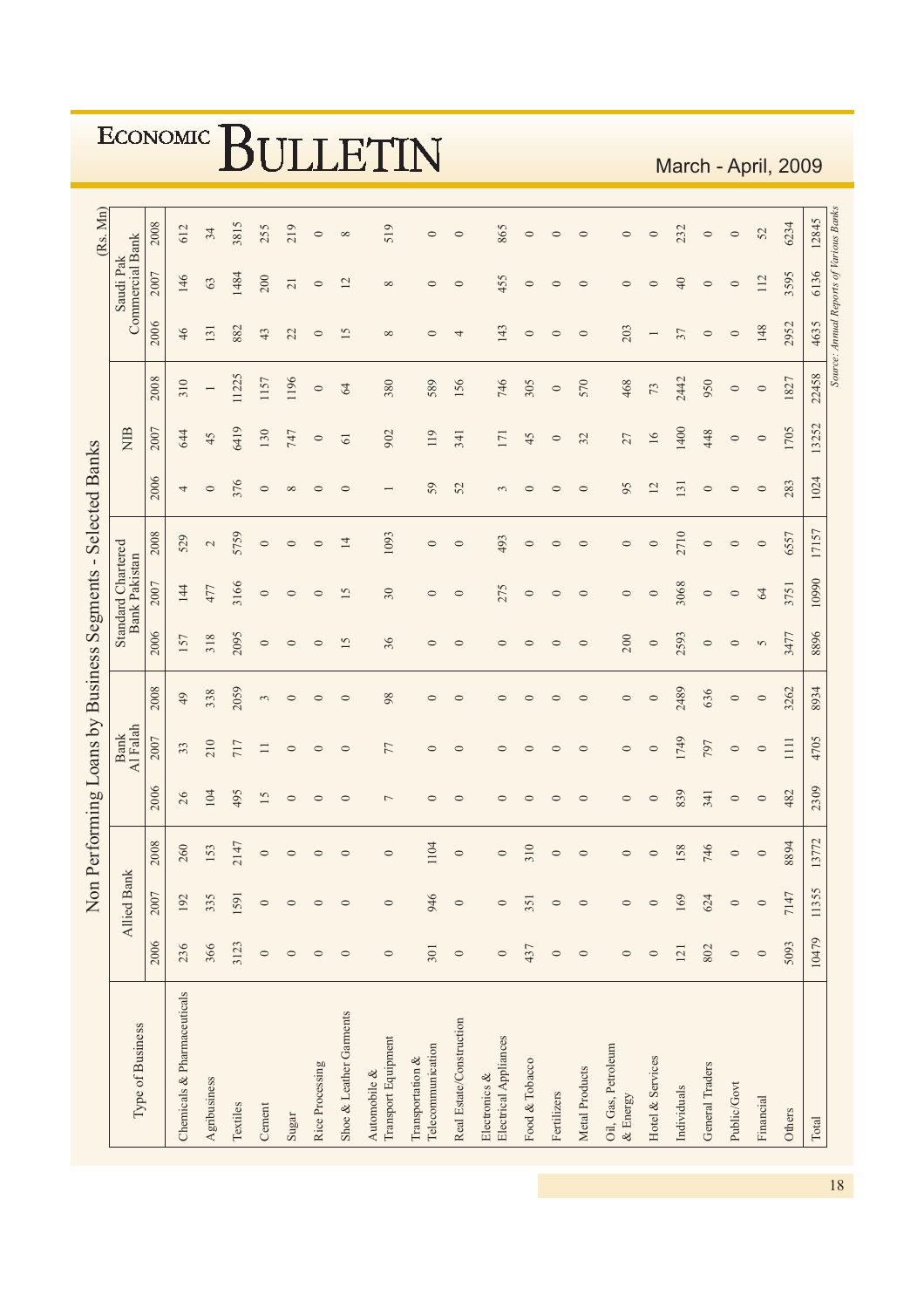March - April, 2009

|                          |                                          |                  |                  |                  |                  | By Selected Banks $2000 - 2008$ |                  |                                        |                  |                     | (Rs. Mn)                                                                                                |
|--------------------------|------------------------------------------|------------------|------------------|------------------|------------------|---------------------------------|------------------|----------------------------------------|------------------|---------------------|---------------------------------------------------------------------------------------------------------|
| <b>Banks</b>             |                                          | 2000             | 2001             | 2002             | 2003             | 2004                            | 2005             | 2006                                   | 2007             | 2008                | Total*<br>2000-2008                                                                                     |
|                          | Principal Written-off                    | 26.814           | 28.249           | 5.774            | 7.754            | 455.873                         | 2472.697         | 1706.61                                | 268.83           | 824.199             | 5796.8                                                                                                  |
| Allied<br><b>Bank</b>    | Mark-up Written-off                      | $\boldsymbol{0}$ | 16.524           | 12.013           | 26.045           | 176.598                         | 13.204           | 77.88                                  | $\boldsymbol{0}$ | $\boldsymbol{0}$    | 322.264                                                                                                 |
| Limited                  | Other Financial Relief                   | $\overline{0}$   | 7.897            | 34.735           | 32.100           | 562.882                         | 2856.092         | 1420.27                                | 306.61           | 837.469             | 6058.055                                                                                                |
|                          | <b>Total</b>                             | 26.814           | 52.670           | 52.522           | 65.899           | 1195.353                        | 5341.993         | 3204.76                                | 575.44           | 1661.668            | 12177.119                                                                                               |
|                          | Principal Written-off                    | 208.436          | 436.878          | 742.172          | 816.631          | 2127.425                        | 2699.872         | 8505.50                                | 3881.30          | 1029.93             | 20448.144                                                                                               |
| Habib<br><b>Bank</b>     | Mark-up Written-off &                    |                  |                  |                  |                  |                                 |                  |                                        |                  |                     |                                                                                                         |
| Limited                  | other Financial Relief                   | 781.771          | 493.772          | 2634.948         | 1311.091         | 6560.408                        | 4788.415         | 6906.53                                | 3587.93          | 3473.04             | 30537.905                                                                                               |
|                          | <b>Total</b>                             | 990.207          | 930.650          | 3377.120         | 2127.722         | 8687.833                        | 7488.287         | 15412.03                               | 7469.23          | 4502.97             | 50986.049                                                                                               |
|                          | Principal Written-off                    | 555.541          | 511.950          | 865.498          | 695.488          | 535.490                         | 2739.934         | 3205.53                                | 2719.42          | 4234.514            | 16063.365                                                                                               |
| United<br>Bank           | Mark-up Written-off                      | $\boldsymbol{0}$ | 105.634          | 120.425          | 154.422          | 63.614                          | 452.460          | 377.480                                | 604.120          | 611.660             | 2489.815                                                                                                |
| Limited                  | Other Financial Relief                   | 141.951          | 141.880          | 1416.111         | 837.119          | 792.090                         | 3082.322         | 10150.490                              | 4149.49          | 3655.736            | 24367.189                                                                                               |
|                          | <b>Total</b>                             | 697.492          | 759.646          | 2402.034         | 1687.029         | 13191.194                       | 6274.716         | 13733.500                              | 7473.030         | 8501.910            | 42920.369                                                                                               |
|                          | Principal Written-off                    | 128.356          | 96.544           | 1600.449         | 288.716          | 800.730                         | 918.233          | 710.409                                | 1564.19          | 614.444             | 6722.071                                                                                                |
| National<br>Bank of      | Mark-up Written-off                      | $\boldsymbol{0}$ | 67.898           | 229.985          | 104.332          | 208.414                         | 112.37           | 209.75                                 | 600.78           | 22.341              | 1555.87                                                                                                 |
| Pakistan                 | <b>Other Financial Relief</b>            | 216.855          | 762.561          | 2205.992         | 2194.709         | 3641.029                        | 3697.174         | 2000.00                                | 2076.64          | 1875.20             | 18670.16                                                                                                |
|                          | <b>Total</b>                             | 345.211          | 927.033          | 4036.426         | 2587.757         | 4650.173                        | 4727.777         | 2920.159                               | 4241.61          | 2511.985            | 26948.101                                                                                               |
|                          | Principal Written-off                    | 659.622          | 507.308          | 737.213          | 322.699          | 601.208                         | 167.31           | 287.28                                 | 788.12           | 1599.649            | 5660.409                                                                                                |
| <b>MCB</b>               | Mark-up Written-off                      | $\boldsymbol{0}$ | 7.787            | 247.475          | 43.893           | 50.173                          | 6.267            | 6.00                                   | 101.4            | 47.213              | 510.208                                                                                                 |
| <b>Bank</b>              | Other Financial Relief                   | 28.122           | 526.046          | 558.966          | 729.489          | 370.07                          | 861.523          | 506.29                                 | 504.63           | 1121.613            | 5206.749                                                                                                |
|                          | <b>Total</b>                             | 687.742          | 1041.141         | 1543.654         | 1096.081         | 1021.451                        | 1035.110         | 799.570                                | 1384.15          | 2768.475            | 11377.366                                                                                               |
|                          | Principal Written-off                    | 22.582           | 13.031           | 25.154           | 49.405           | 166.613                         | 250.939          | 14.172                                 | 128.800          | 467.630             | 1138.326                                                                                                |
| <b>Bank</b>              | Mark-up Written-off                      | $\boldsymbol{0}$ | 0.726            | 11.793           | 17.673           | 15.118                          | 4.818            | 18.425                                 | 5.951            | 3.61                | 78.114                                                                                                  |
| Al-Falah                 | Other Financial Relief                   | 3.475            | $\boldsymbol{0}$ | $\overline{0}$   | $\boldsymbol{0}$ | $\mathbf{0}$                    | $\mathbf{0}$     | $\mathbf{0}$                           | $\overline{0}$   | $\mathbf{0}$        | 3.475                                                                                                   |
|                          | <b>Total</b>                             | 26.057           | 13.757           | 36.947           | 67.078           | 181.731                         | 255.757          | 32.597                                 | 134.751          | 471.240             | 1219.915                                                                                                |
| Standard                 | Principal Written-off                    | 215.086          | 55.401           | 31.181           | 56.417           | 166.642                         | 400.918          | 835.991                                | 3734.85          | 741.34              | 6237.826                                                                                                |
| Chartered                | Mark-up Written-off                      | $\boldsymbol{0}$ | 8.477            | 0.265            | 1.972            | 174.643                         | 154.706          | 19.124                                 | 51.540           | 90.500              | 501.227                                                                                                 |
| Bank of                  | <b>Other Financial Relief</b>            | 3.475            | $\boldsymbol{0}$ | $\overline{0}$   | $\mathbf{0}$     | $\mathbf{0}$                    | $\mathbf{0}$     | 1.676                                  | 0.562            | $\boldsymbol{0}$    | 5.713                                                                                                   |
| Pakistan                 | <b>Total</b>                             | 218.561          | 63.878           | 31.446           | 58.389           | 341.285                         | 555.624          | 856.791                                | 3786.952         | 831.84              | 6744.766                                                                                                |
|                          | Principal Written-off                    | $\boldsymbol{0}$ | 4.042            | 2.956            | 10.815           | 15.448                          | 17.378           | 19.764                                 | 377.638          | $\boldsymbol{0}$    | 448.041                                                                                                 |
| Bank of                  | Mark-up Written-off                      | $\overline{0}$   | 5.506            | 18.16            | 1.626            | 3.377                           | 11.608           | 12.687                                 | 20.595           | $\boldsymbol{0}$    | 73.859                                                                                                  |
| Punjab                   | Other Financial Relief                   | 14.158           | 0.115            | $\boldsymbol{0}$ | $\boldsymbol{0}$ | 51.781                          | $\boldsymbol{0}$ | 0.033                                  | 0.087            | $\mathbf{0}$        | 66.174                                                                                                  |
|                          | <b>Total</b>                             | 14.158           | 9.663            | 21.416           | 12.441           | 70.606                          | 28.986           | 32.484                                 | 398.32           | $\bf{0}$            | 588.074                                                                                                 |
|                          | Principal Written-off                    | 149.057          | 281.933          | 133.427          | 17.814           | 127.683                         | 0.013            | 0.067                                  | 17.446           | 1.09                | 728.55                                                                                                  |
| Faysal                   | Mark-up Written-off                      | $\boldsymbol{0}$ | 21.912           | 9.106            | $\boldsymbol{0}$ | 328.77                          | $\boldsymbol{0}$ | $\boldsymbol{0}$                       | $\boldsymbol{0}$ | $\boldsymbol{0}$    | 359.788                                                                                                 |
| Bank                     | <b>Other Financial Relief</b>            | $\boldsymbol{0}$ | $\boldsymbol{0}$ | $\boldsymbol{0}$ | 1.662            | 704.436                         | $\boldsymbol{0}$ | $\boldsymbol{0}$                       | 30.247           | 1.92                | 738.265                                                                                                 |
|                          | <b>Total</b>                             | 149.057          | 303.845          | 142.533          | 19.476           | 1160.889                        | 0.013            | 0.067                                  | 47.693           | 3.01                | 1826.603                                                                                                |
|                          | Principal Written-off                    | 1.287            | 5.242            | $\overline{0}$   | 51.360           | 60.488                          | 0.031            | 1.597                                  | 34.325           | 467.963             | 622.293                                                                                                 |
| Askari<br>Commercial     | Mark-up Written-off                      | 0.775            | 20.938           | 10.764           | $\boldsymbol{0}$ | 21.503                          | 9.941            | 0.864                                  | 12.754           | 155.854             | 233.393                                                                                                 |
| <b>Bank</b>              | Other Financial Relief                   | $\boldsymbol{0}$ | $\boldsymbol{0}$ | $\boldsymbol{0}$ | 109.56           | $\boldsymbol{0}$                | $\boldsymbol{0}$ | $\boldsymbol{0}$                       | $\boldsymbol{0}$ | $\boldsymbol{0}$    | 109.56                                                                                                  |
|                          | <b>Total</b>                             | 2.062            | 26.18            | 10.764           | 160.920          | 81.991                          | 9.972            | 2.461                                  | 47.079           | 623.817             | 965.246                                                                                                 |
|                          | Principal Written-off                    | 1966.781         | 1940.578         | 4143.824         | 2317.099         | 5057.600                        | 9667.325         | 15286.92                               | 13504.919        | 9980.759            | 63865.825                                                                                               |
| Selected<br><b>Banks</b> | Mark-up Written-off                      | 0.775            | 255.402          | 660.286          | 349.963          | 1042.21                         | 765.374          | 722.210                                | 1397.140         | 931.178             | 6124.538                                                                                                |
| Combined                 | Other Financial Relief 1189.807 1932.271 |                  |                  | 6850.752         |                  |                                 |                  | 5215.730 12682.696 15285.526 20985.289 |                  | 10656.196 10964.978 | 85763.245                                                                                               |
|                          |                                          |                  |                  |                  |                  |                                 |                  |                                        |                  |                     | Total 3157.363 4128.251 11654.862 7882.792 18782.506 25718.225 36994.419 25558.255 21876.916 155753.608 |

### Write-Offs & Financial Relief Allowed

\* Accumulated Total 2000 to 2008

Source: Annual Reports of the Various Banks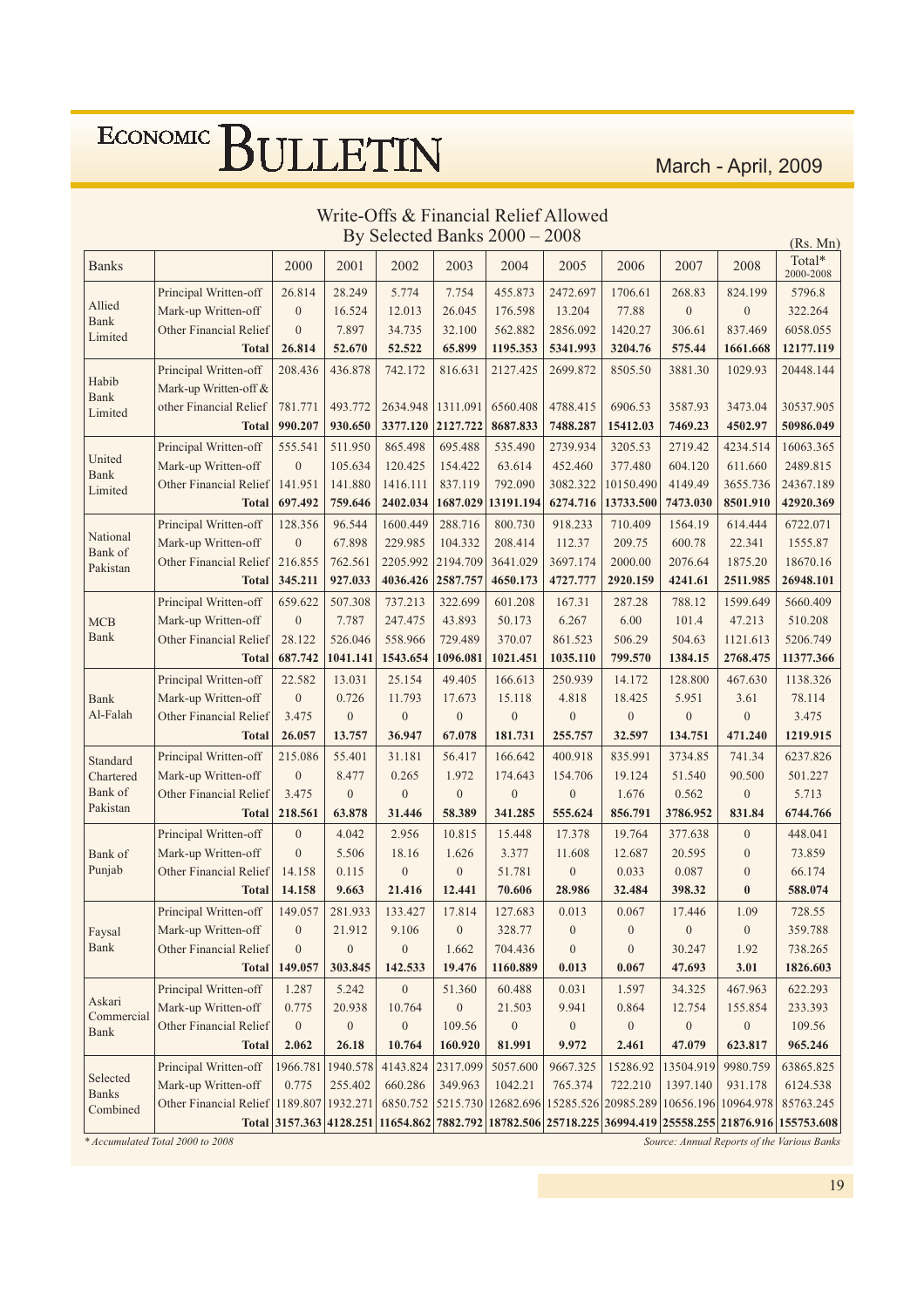### Commercial Banks Registered in Pakistan<br>Financial Position - at a Glance

 $(Rs, Bn)$ 

|                                | Date of                        |         |                          |        |               |                              | As of December 2008 |           |                   |                               |            |
|--------------------------------|--------------------------------|---------|--------------------------|--------|---------------|------------------------------|---------------------|-----------|-------------------|-------------------------------|------------|
| <b>Banks</b>                   | Incorporation/<br>Commencement | Paid up | Reserves                 |        |               | Assets   Deposits   Advances | Profit              | Earning   | Branch<br>Network | <b>Credit Rating</b><br>Short | Long       |
|                                | of Business                    | Capital |                          |        |               |                              | After Tax           | Per Share | <b>Nos</b>        | term                          | term       |
| Habib Bank                     | 25-08-1941                     | 7.59    | 24.24                    | 757.93 | 597.09        | 456.36                       | 15.61               | 20.47     | 1508              | $A-1+$                        | $AA+$      |
| Allied Bank                    | 3-12-1942                      | 6.46    | 5.80                     | 366.68 | 297.46        | 212.97                       | 4.16                | 6.43      | 766               | $A1+$                         | AA         |
| <b>MCB</b> Bank                | 9-7-1947                       | 6.28    | 36.77                    | 443.62 | 330.27        | 262.51                       | 15.37               | 24.47     | 1040              | $A1+$                         | $AA+$      |
| National Bank of Pakistan      | 8-11-1949                      | 8.97    | 19.94                    | 817.76 | 624.94        | 412.99                       | 15.46               | 17.23     | 1276              | $A-1+$                        | AAA        |
| <b>United Bank</b>             | 24-07-1959                     | 10.12   | 15.50                    | 576.02 | 605.07        | 371.14                       | 8.33                | 8.24      | 1119              | $A-1+$                        | $AA+$      |
| <b>First Women Bank</b>        | 21-11-1989                     | 0.28    | 0.23                     | 7.30   | 5.94          | 3.30                         | 0.11                | 3.74      | 38                | A2                            | $BBB+$     |
| <b>Bank</b> of Punjab          | 30-07-1989                     | 5.29    | 7.43                     | 217.85 | 180.82        | 142.85                       | $-2.63$             | $-4.97$   | 272               | $A1+$                         | $AA-$      |
| Soneri Bank                    | 28-09-1991                     | 4.11    | 2.02                     | 80.98  | 61.63         | 47.58                        | 0.70                | 1.70      | 117               | $A1+$                         | $AA-$      |
| Askari Bank                    | 9-10-1991                      | 4.06    | 7.67                     | 206.19 | 167.68        | 128.82                       | 0.39                | 0.95      | 200               | $A1+$                         | AA         |
| Bank Al-Habib                  | 15-10-1991                     | 4.79    | 3.06                     | 177.32 | 144.39        | 100.20                       | 2.43                | 5.07      | 225               | $A1+$                         | AA         |
| Bank of Khyber                 | 17-09-1991                     | 4.00    | 1.44                     | 31.34  | 24.73         | 12.64                        | 0.14                | 0.27      | 34                | $A-2$                         | $BBB+$     |
| Bank Al-Falah                  | 21-06-1992                     | 8.00    | 3.17                     | 348.99 | 300.73        | 192.67                       | 1.30                | 1.63      | 226               | $A1+$                         | AA         |
| Saudi Pak Commercial Bank      | 5-4-1994                       | 9.00    | 0.22                     | 55.65  | 41.06         | 31.09                        | $-2.83$             | $-2.83$   | 65                | $A-3$                         | А-         |
| Faysal Bank                    | $3-10-1994$                    | 5.30    | 3.79                     | 138.24 | 102.78        | 89.76                        | 1.12                | 2.11      | 129               | $A1+$                         | AA         |
| <b>KASB Bank</b>               | 13-10-1994                     | 4.02    | 0.15                     | 51.80  | 35.09         | 32.24                        | $-1.85$             | $-2.43$   | 73                | A <sub>1</sub>                | A          |
| Meezan Bank                    | 31-01-2002                     | 4.93    | 0.85                     | 85.28  | 70.23         | 39.77                        | 0.62                | 1.26      | 166               | A1                            | $A+$       |
| NIB Bank                       | 2-10-2003                      | 28.44   | 8.33                     | 178.91 | 104.59        | 80.34                        | $-7.47$             | $-2.63$   | 244               | $A1+$                         | $AA-$      |
| Samba Bank*                    | 31-03-2004                     | 8.77    | 0.04                     | 16.49  | 9.86          | 6.16                         | $-0.74$             | $-0.85$   | 28                | $A-1$                         | А          |
| Bank Islami Pakistan           | 7-4-2006                       | 5.28    | $\overline{\phantom{a}}$ | 19.09  | 12.48         | 6.53                         | $-0.23$             | $-0.120$  | 102               | A2                            | А-         |
| mybank                         | 26-04-2005                     | 5.30    | 0.32                     | 39.80  | 28.03         | 20.94                        | $-0.76$             | $-0.79$   | 80                | $A-1$                         | А          |
| Dubai Islamic Bank of Pakistan | 28-03-2006                     | 6.02    | $\frac{1}{2}$            | 32.05  | 25.46         | 18.07                        | $-0.27$             | $-0.35$   | 25                | $A-2$                         | А          |
| Arif Habib Rupali Bank         | 9-12-2005                      | 5.00    | 1.32                     | 24.80  | 16.62         | 15.76                        | 0.21                | $-0.35$   | 33                | $A-2$                         | A          |
| <b>Atlas Bank</b>              | 25-03-2004                     | 5.00    | 0.58                     | 28.97  | 18.65         | 20.55                        | $-1.59$             | $-2.02$   | 40                | A2                            | A-         |
| Standard Chartered Pakistan    | 19-05-2006                     | 38.72   | 1.81                     |        | 264.62 174.55 | 125.60                       | 0.63                | 0.16      | 174               | $A-1+$                        | $AA+$      |
| JS Bank                        | 15-03-2006                     | 5.70    | 0.02                     | 21.63  | 15.29         | 9.70                         | 0.06                | 0.11      | 39                | A2                            | $A-$       |
| Habib Metropolitan Bank        | 16-10-2006                     | 6.02    | 7.04                     | 182.36 | 128.37        | 108.26                       | 3.28                | 5.44      | 110               | $A1+$                         | $AA+$      |
| Emirates Global Islamic Bank   | 13-02-2007                     | 4.50    | $\blacksquare$           | 16.54  | 10.89         | 9.97                         | $-0.39$             | $-0.60$   | 40                | A2                            | A-         |
| Dawood Islamic Bank            | 10-04-2007                     | 4.00    | 0.02                     | 9.57   | 5.06          | 5.64                         | 0.03                | 0.084     | 21                | $A-2$                         | A          |
| RBS Bank**                     | 30-08-2007                     | 13.47   | $-6.40$                  | 108.09 | 79.10         | 67.91                        | $-0.52$             | $-0.38$   | 79                | $A1+$                         | ${\rm AA}$ |

The Crescent Commercial Bank now operates as a subsidiary of SAMBA Financial Group of Saudi Arabia, which acquired 68.42%<br>shares of the bank and was renamed as Samba Bank Limited effective October 21, 2008

\*\* Following amalgamation of ABN Amro Bank's Pakistan branches with the Royal Bank of Scotland (RBS) Limited in October 2007.

the bank has been renamed as RBS Bank effective August 1, 2008.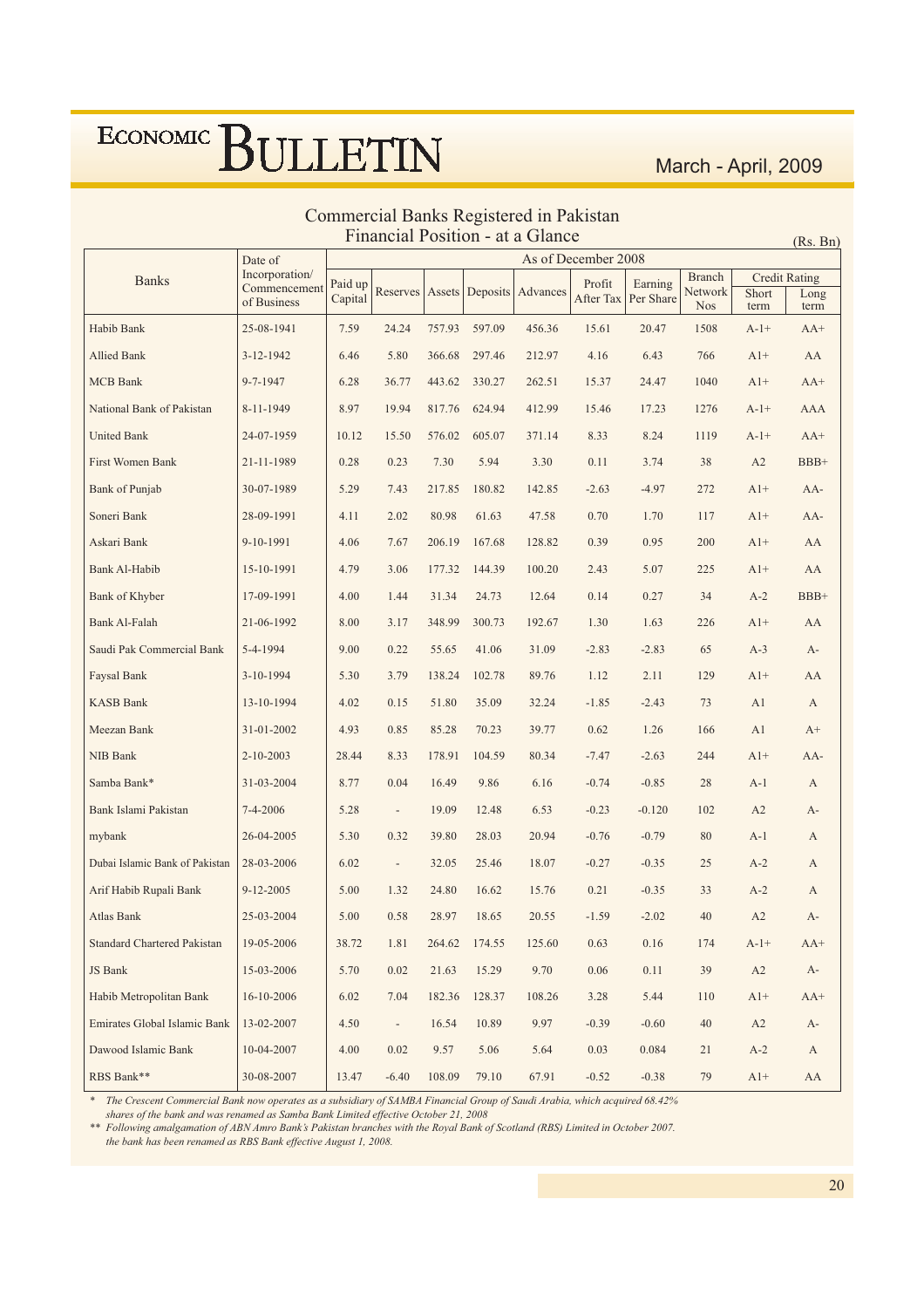### **Market Analysis**

#### Market Review

The market performance was mainly positive for the period under review. The KSE-100 Index during the two-month period of March and April 2009 surged by  $1,474$  points to close at 7,202 on April 30, 2009. The average daily turnover during the period under review was 236.83m shares exchanging hands.

The first two weeks of March, the Index movement was mainly sideways with thin volumes averaging 98m shares a day due to the political uncertainty, as the long march to Islamabad and sit-in called by the lawyers and the political parties such as the PML-N supporting them in their demands to restore the deposed Chief Justice Iftikhar Muhammad Chaudhry was beginning their mobilization on March 12 in order to reach the capital on March 16. The long march was reaching its crescendo from March 14-15 in Lahore as both the government and the marchers were ready for a showdown.

The turning point came on March 15, as former PM Nawaz Sharif alongwith tens of thousands of his supporters came out on the streets to show support. This forced the Prime Minister and the President to restore the deposed Chief Justice in order to avoid a serious political and law and order crisis in the country. The Prime Minister in his address to the nation informed the public of the government's decision to restore the Chief Justice along with 10 other deposed justices of the Supreme Court and various High Courts. The market reaction was euphoric as the KSE-100 Index surged by 313 points on March 16 and the turnover broke the 200m shares barrier for the first time in a month. From March 11 to 31. the KSE-100 Index surged by  $1,302$  points to 6,860 on an average daily turnover of 230m shares traded.

During the first week of April, the market experienced a moderate rally due to across the board buying activity from all investor classes. The KSE-100 Index gained 775 points or 11 percent from the beginning of the month

to April 7 to reach 7,635 on average daily turnover of 338m shares traded.

The major drivers of this rally were:

- The settlement of PKR80bn of circular debt of the various oil and gas companies and IPPs;
- The receipt of the second tranche of US\$848m from the IMF and;
- The SBP 2QFY09 Review of the Economy reported improvements in key macroeconomic variables such as fiscal deficit, inflation and external account scenario led to optimism among investors that the discount rate would be cut soon by the central bank.

However, the market witnessed a 5percent slump for the next two days on April 8 and 9 because of the abolition of CFS Mk-II and deliverable futures products until new products are developed and the higher than expected rise in T-bill yields across all tenors in the April 8 auction. Fortunately, the slump was short and the market rebounded for the next week. The Index received a boost due to buying interest in banking and second tier scrips. Investors reacted positively to the news of acquisition interest in Royal Bank of Scotland's Pakistani operation expressed by HBL, MCB Bank and JSCL.

Also, the SBP announced on April 15 that it was slashing the minimum capital requirement for commercial banks from Rs23 billion by December 31, 2013 to Rs10 billion. There was strong expectations in the market that the central bank would slash the discount rate in the April 20 Monetary Policy Statement. The Index reacted positively to the US\$ 5.28 billion aid pledged by the Friends of Democratic Pakistan Group on April 17 in Tokyo. Also, as expected by most analysts and investors, the SBP on April 20 in its 4QFY09 Monetary Statement cut the policy rate by 100bps to 14 percent.

From April 9 to 20, the KSE-100 Index gained 606 points or 8.3 percent to reach 7,902 mainly on the back of positive developments on the macroeconomic front such as the slash in the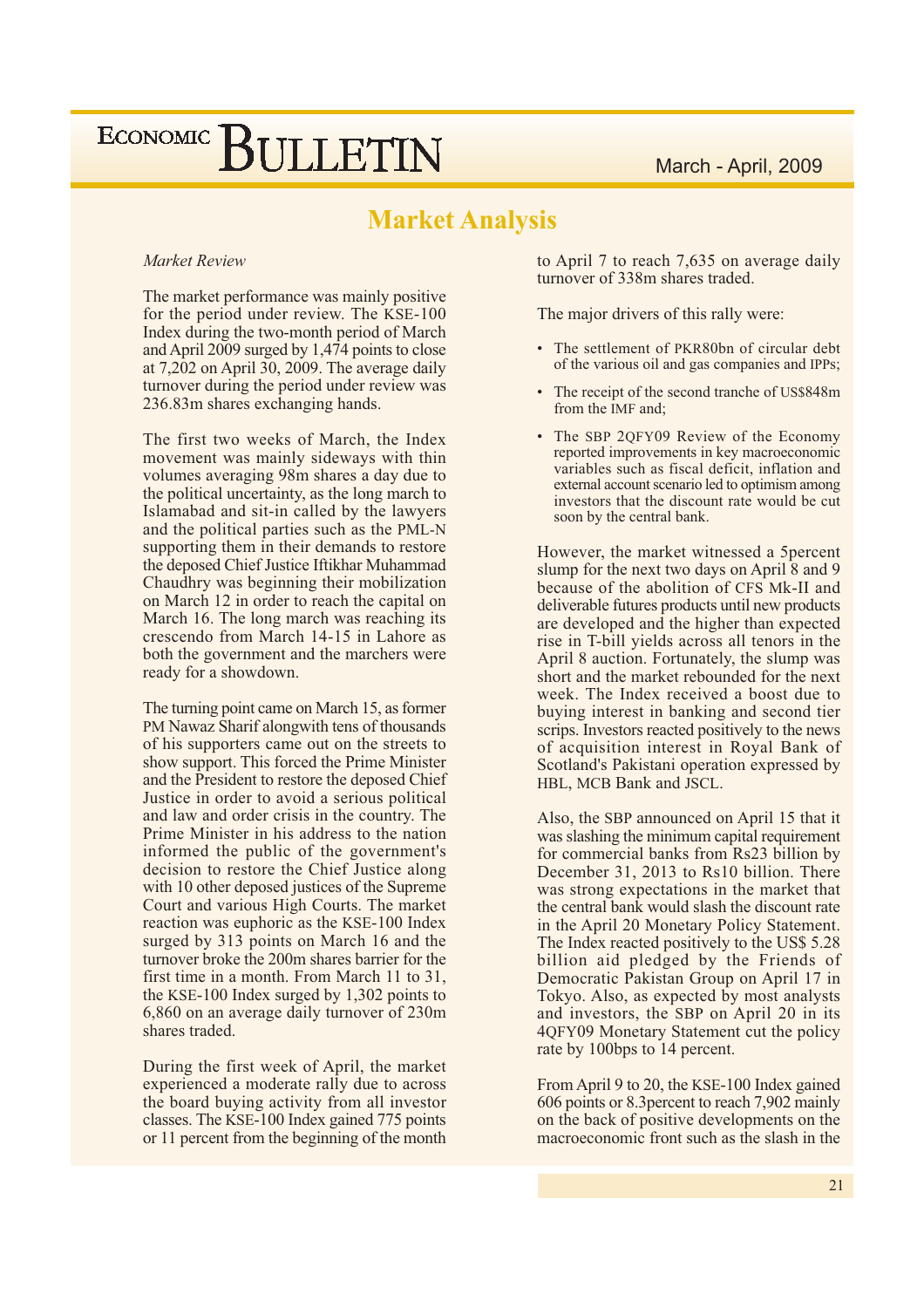policy rate and improvement in the current account deficit. Yet, for the next 3 sessions, the market experienced a mini-slump due to the anxiety over the Nizam-e-Adl regulation being implemented in Swat and the march of the militants into Buner in violation of the peace deal.

The Index staged a recovery on April 24 as it was reported that the militants retreated from Buner as the Pakistani security forces threatened to start operations there and good quarterly results reported by banks and petroleum companies. During the last week of the month, the market movement could be described as eclectic, as there was no sense of direction and investors were reacting to the news flow rather than to the fundamentals that were heading in the right direction. The KSE-100 Index shave off 418 points or 5.5 percent from April 24 to the end of the month due to the precarious law and order situation throughout the country

The Pakistan market PE at 7.39x is trading at a 45 percent discount to the regional average of  $13.45x$ . Since the beginning of the year, the discount has been gradually declining, Valuation which is a good sign. Based on dividend yield, Thailand is the most attractive at 10.39 percent as compared to the regional average of 4.70 percent.

Regional

|             | Regional valuation Comparison |                    |
|-------------|-------------------------------|--------------------|
|             | 12m F                         | 12m F              |
| Country     | <b>PEx</b>                    | Dividend Yield (%) |
| China       | 16.33                         | 1.49               |
| Hong Kong   | 12.38                         | 3.43               |
| India       | 11.62                         | 1.86               |
| Indonesia   | 10.08                         | 3.79               |
| Malaysia    | 12.57                         | 4.94               |
| Pakistan    | 7.39                          | 7.85               |
| Philippines | 10.05                         | 4.68               |
| Singapore   | 11.59                         | 7.57               |
| South Korea | 12.68                         | 1.51               |
| Taiwan      | 28.55                         | 4.21               |
| Thailand    | 8.61                          | 10.39              |

 $\mathbf{D}_{\text{ref}}$  :  $\mathbf{D}_{\text{ref}}$  :  $\mathbf{D}_{\text{ref}}$  :  $\mathbf{D}_{\text{ref}}$  :  $\mathbf{D}_{\text{ref}}$  :  $\mathbf{D}_{\text{ref}}$  :  $\mathbf{D}_{\text{ref}}$  :  $\mathbf{D}_{\text{ref}}$  :  $\mathbf{D}_{\text{ref}}$  :  $\mathbf{D}_{\text{ref}}$  :  $\mathbf{D}_{\text{ref}}$  :  $\mathbf{D}_{\text{ref}}$  :  $\mathbf{D}_{\text{ref}}$  :  $\mathbf{D}_{\text{ref}}$ 

Source: Thomson One Analytics, Date: April 16,2009

Looking Ahead

will be dominated by speculation about the possible budgetary measures to be introduced by the federal government in the upcoming budget for FY10 some time in early June. There has been much discussion in the public by the Adviser to the Prime Minister on

We expect that next month's market activity

Finance Shaukat Tarin regarding the expansion of the tax base by including non-taxed sectors such as real estate. In regards to the equity markets, capital gains tax exemption is valid till June 30, 2010 but most investors would welcome some relief on CVT.

On the macroeconomic front, it will be interesting to see if there is further easing in both headline and core inflation that has shown such signs in the March figures. Additional downward movement will lead to heightened expectations of the capital markets for another cut in the discount rate by the SBP that could sustain positive market sentiments for the next couple of months.

The law and order situation in the country has caused apprehension for both the GoP and foreign governments. Further capitulation will cause some strain on the societal fabric of the country and a major law and order situation might arise especially in the Punjab and Karachi. The government at all levels will have to be vigilant and try to build a national consensus policy to try to tackle this internal militancy as it will have dire consequences on the economy if not properly addressed.

For Pakistan, the geopolitical scenario could become more contentious in the immediate term due to both the militancy in Swat and the pressure applied by the U.S and other foreign governments to tackle this issue head on. Also, the results of the Indian general elections will be known next month and whoever forms the government there is unlikely to restart dialogue with Pakistan immediately and so tensions in the region will remain high.

#### KSE-100 Index (March-April 2009)



22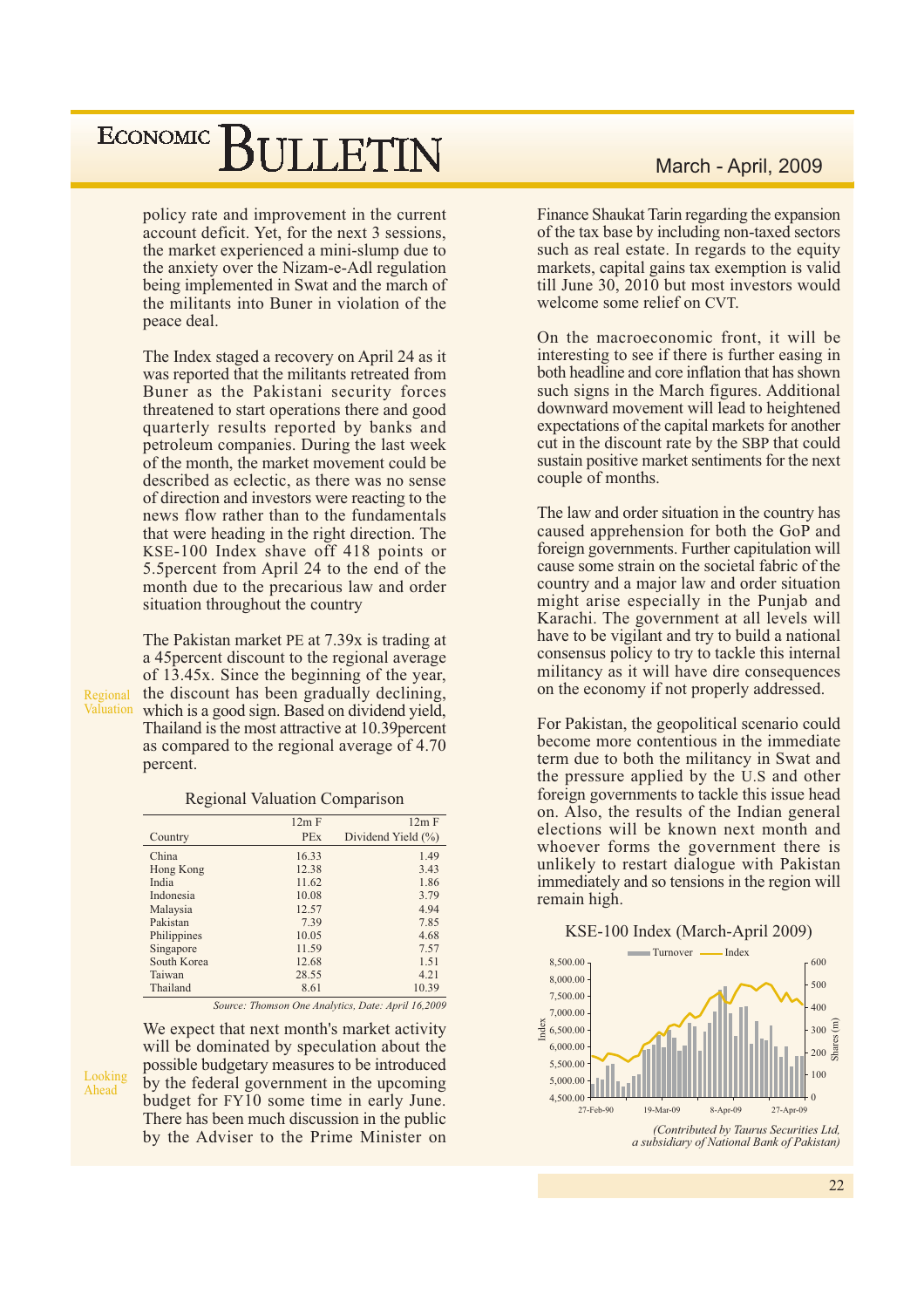### **Book Reviews**

Pakistan: The Political Economy of Lawlessness Azhar Hassan Nadeem Oxford University Press, 2007

The book attempts to assess the economic impact of lawlessness, widespread corruption, financial mismanagement on Pakistan's economic development, with special reference to the period 1969–1996, though other critical periods have also been touched upon. This period has been a disturbed period of Pakistan's history, in terms of frequency, intensity and violence of disorders and crimes and it has also been a period of lost opportunities of development of Pakistan. This situation continues to persist even today with the intensity of violence having increased manifold.

This first seven chapters of the book discuss the issues in lawlessness, socio economic developments and crimes, nature of violent crime, magnitude of lawlessness, the pattern of lawlessness and one chapter gives a historical overview of law and order in Pakistan. The later chapters examine the impact of lawlessness on the economy, and how an effective strategy can be put in place for crime prevention.

Rapid urbanisation, rising growth of population has added to the urban chaos. Increase in the number of squatter settlements, housing shortages, rising unemployment, poverty, juvenile delinquency, poor health and literacy coverages explain in part the pattern of crimes and law and order situation prevailing in the country.

In the chapter Patterns of Lawlessness in *Pakistan*, the author has discussed the socioeconomic aspects of lawlessness with reference to corruption and white collar crimes such as written off loans, cooperative scandals, the rip off investment companies, other financial irregularities, and the economic policies adopted by the successive regimes have contributed to the debt burden of the country and set up a course of dependence and living beyond means. Institutions have

been flouted. These and other factors have given birth to the present situation of lawlessness.

The impact of lawlessness on the economy has been discussed in chapter 8. It shows the relationship between conditions of law and order and economic indicators with reference to various periods of Pakistan's history. It shows how essential peace and security are for general economic development, particularly for encouraging mobility of factors of production. The economy has suffered serious setbacks due to lawlessness. For example, the breakdown of law and order during late 1960s led to a fall of annual growth rate to 1.4 percent from the average annual growth rate of 5.5 percent during early 1960s. The more recent example is that of Sindh where process of development has slowed down because of ethnic riots and kidnappings.

Economic policies, the influence of domestic/ external factors, is shown to have influenced the performance of the Pakistan economy. During the period 1986-89, due to a number of factors like the influx of Afghan refugees, introduction of drug culture, sectarian strife, political turmoil, violence and other crime affected the performance of the economy. GDP growth declined from 6.3 percent in 1985-86 to 4.81 percent in 1988-89, while manufacturing sector growth fell to 3.9 percent per annum in 1988-89 from 7.6 percent in 1985-86. The quantum of capital outflow, the level of foreign private investment has been impacted by the internal political conflicts, and other factors.

Given the impact of lawlessness on economic development, there exists a need for ensuring a system of law enforcement commensurate with the requirements of self sustained economic growth. One chapter explains the strategy of policing in Pakistan, as part of an effective strategy of crime prevention. A chapter suggests short term and long term measures for improving general criminal administration system. The last chapter in the book draws conclusion and gives recommendations for the resolution of the problems.